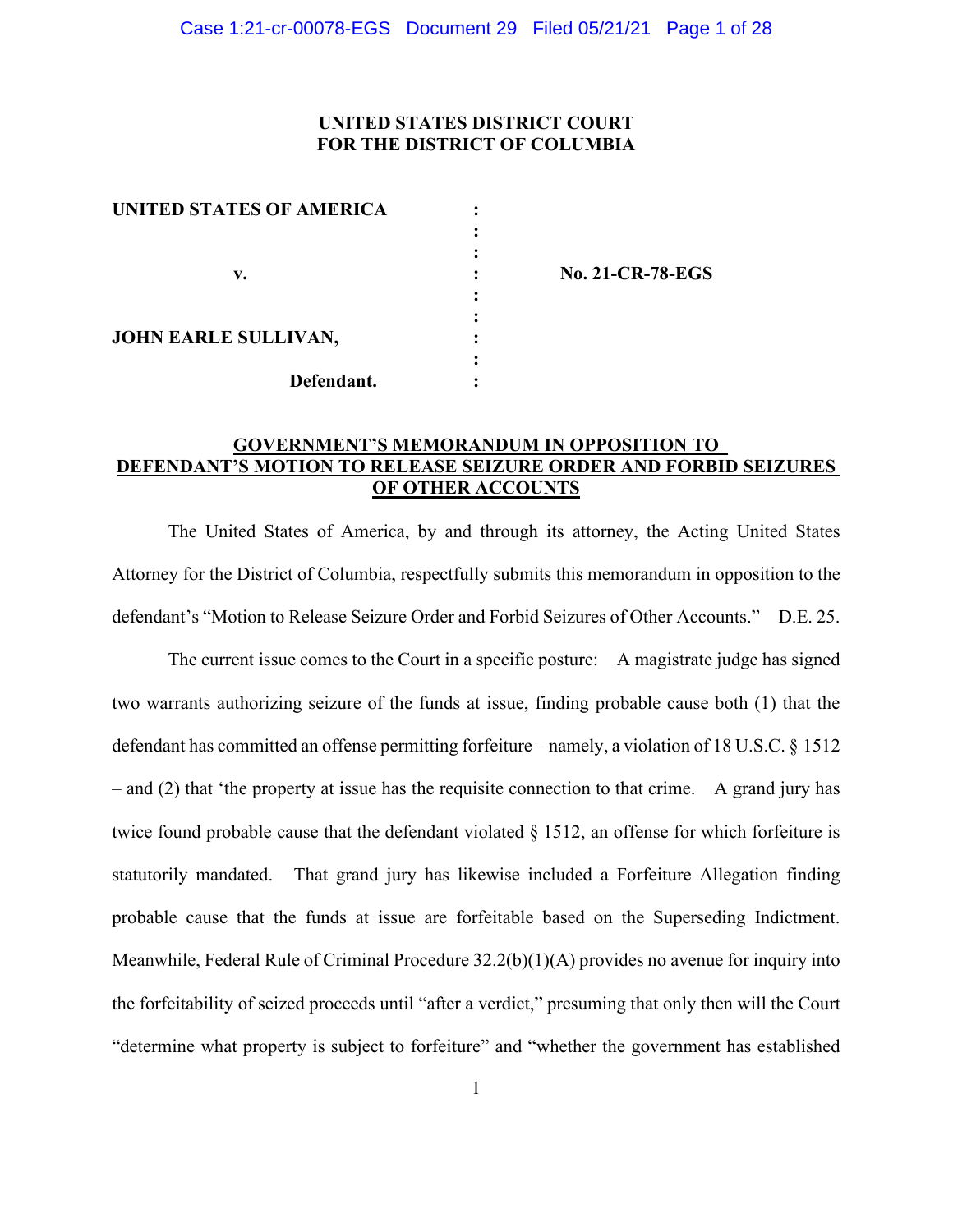### Case 1:21-cr-00078-EGS Document 29 Filed 05/21/21 Page 2 of 28

the requisite nexus between the property and the offense." Fed. R. Crim. P.  $32.2(b)(1)(A)$ .

Against that backdrop, the defendant's motion claims a right to a pretrial hearing and cursorily asserts that he "needs the funds in the seized bank account to pay his rent and household necessities" and that the seized funds "are not the product of criminal activity alleged." D.E. 25 at 4-5. Those bare-bones assertions do not meet the threshold required for a pretrial hearing, which is generally only appropriate where there is a specific claim that the seizure interferes with the Sixth Amendment right to counsel. Here, in any event, no financial need has been demonstrated, and there is ample probable cause to believe the seized funds – a portion of the \$90,875 in profits that the defendant reaped from selling his video footage from his breach of the U.S. Capitol on January 6, 2021 – are forfeitable proceeds. The motion should be denied.

#### **BACKGROUND**

### **Sullivan's Video of Storming the U.S. Capitol**

On January 7, 2021, the defendant, John Earle Sullivan, participated in a voluntary interview with law enforcement in Washington, D.C. The defendant stated that he was at the U.S. Capitol on January 6, 2021, followed the crowd as it pushed past Capitol Police, and entered the U.S. Capitol Building with others through a broken window. The defendant stated he was wearing a ballistics vest and gas mask. The defendant further stated that he had been present at the shooting of a woman by a Capitol Police officer and that he had filmed the incident. The defendant showed the interviewing agent the footage he had taken, which he stated that he had uploaded to the Internet. $<sup>1</sup>$  $<sup>1</sup>$  $<sup>1</sup>$ </sup>

<span id="page-1-0"></span><sup>1</sup> https://www.youtube.com/watch?v=PfiS8MsfSF4&t=537s.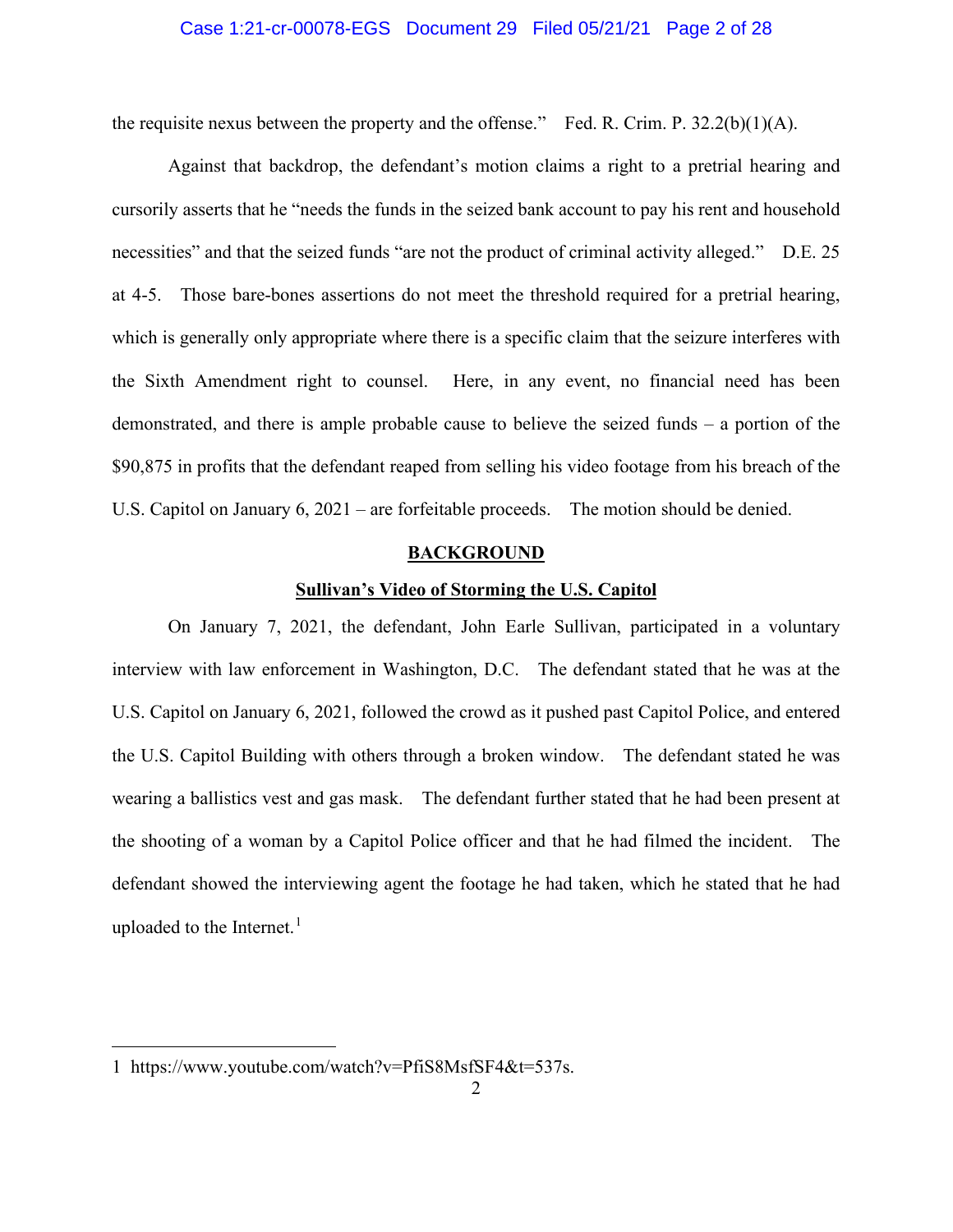# Case 1:21-cr-00078-EGS Document 29 Filed 05/21/21 Page 3 of 28

On January 9, 2021, the defendant provided a link to download his video to law enforcement.

Throughout the video, the defendant's voice can be heard narrating and speaking to other individuals. At one point, the camera pans to his tactical vest and gas mask.



The video captures the defendant filming at the front of a crowd as they pushed through police barriers on the west side of the U.S. Capitol. After the crowd broke through the last barricade, and as he and the others approach the Capitol Building, the defendant can be heard saying at various points: "There are so many people. Let's go. This shit is ours! Fuck yeah," "We accomplished this shit. We did this together. Fuck yeah! We are all a part of this history," and "Let's burn this shit down."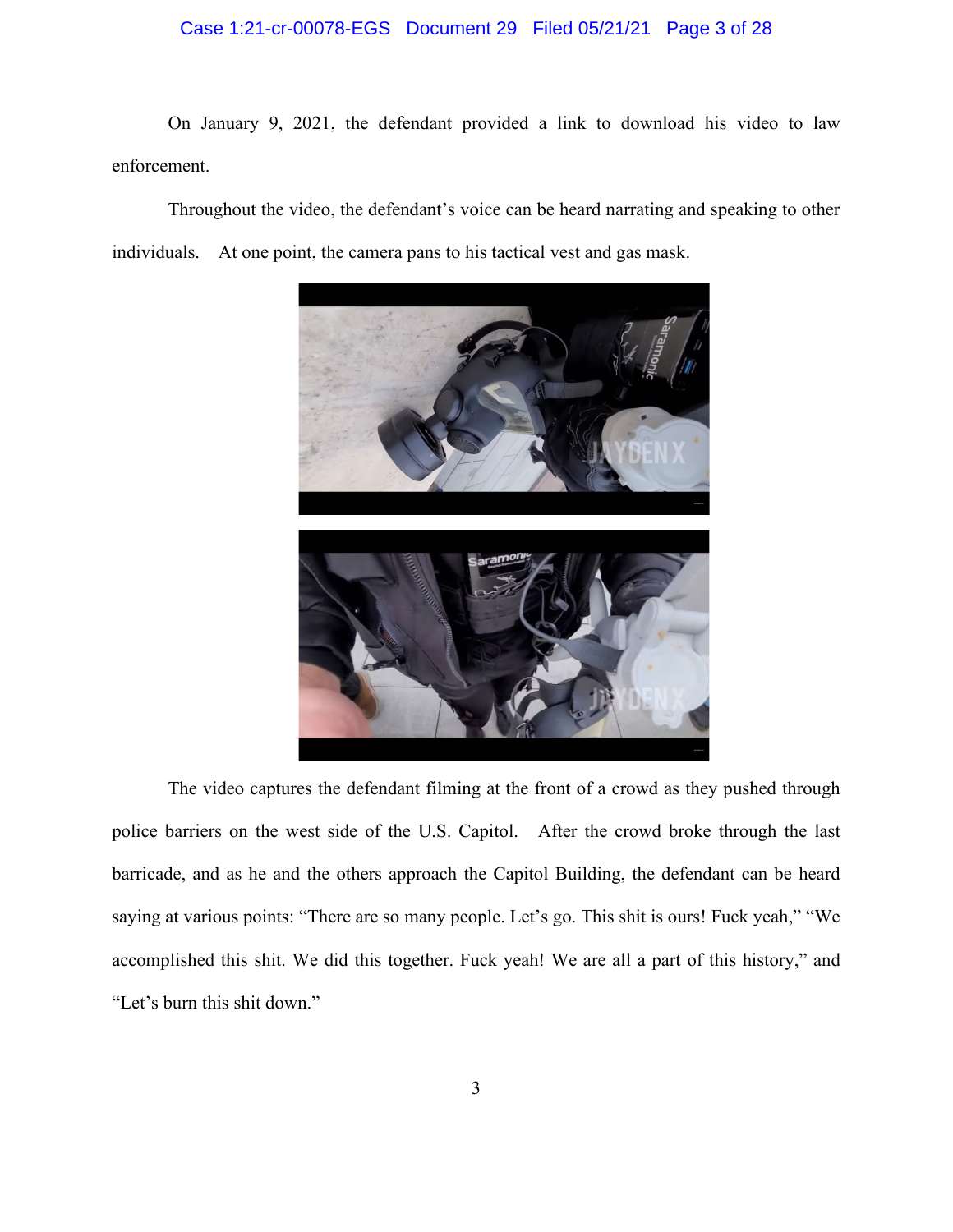

Later, the defendant's video shows individuals climbing a wall to reach a plaza just outside the Capitol Building entrance. The defendant can be heard saying, "You guys are fucking savage. Let's go!" The defendant extends his hand and helps pull up one individual.



The video records the defendant's entrance into the U.S. Capitol building as he climbs

through a window from which the glass has been broken out:

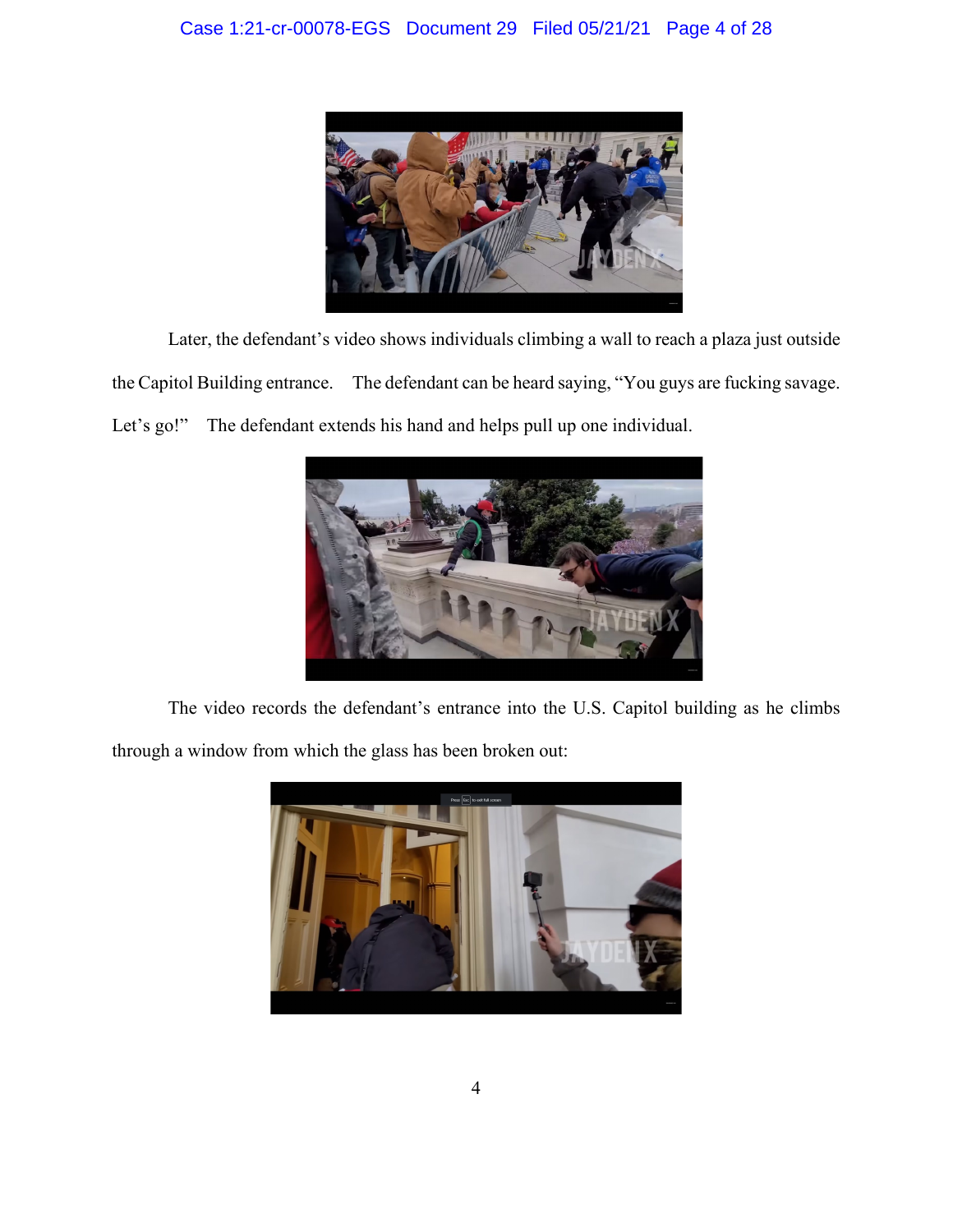### Case 1:21-cr-00078-EGS Document 29 Filed 05/21/21 Page 5 of 28

The video follows as the defendant roams the Capitol Building with other individuals who unlawfully entered. At various points, the defendant can be heard saying, "We gotta get this shit burned," "it's our house motherfuckers," and "we are getting this shit."

Several times during the video, the defendant encounters law enforcement officers who are trying to prevent further advancement by those who entered unlawfully. Shortly after entering, officers try to direct the defendant and others out of an exit, but he tells them, "we're just recording, there's too many people to be acting like this. Like you're not solving anything. I'm just recording events, it's not worth it; I'm just trying to record, I'm just filming. No freedom of press?" At other points, the defendant tells the officers to stand down. Among other things, the defendant can be heard telling officers, "you are putting yourself in harm's way," "the people have spoken," and "there are too many people, you gotta stand down, the people out there that tried to do that shit, they got hurt, I saw it, I'm caring about you."

At one point in the video, the defendant enters an office within the Capitol Building. The defendant approaches a window and states, "We did this shit. We took this shit." The defendant also appears to break a window and says, "I broke it. My bad, my apologies. Well they already broke a window, so, you know, I didn't know I hit it that hard. No one got that on camera."

Later, the defendant can be heard saying, "I am ready bro. I've been to too many riots. I've been in so many riots."

At another point in the video, the defendant joins a crowd gathered before the main entrance to the House Chamber in the U.S. Capitol. The defendant can be heard telling other individuals, "there's officers at the door." The defendant can also be heard saying, "Hey guys, I have a knife. I have a knife. Let me up." (Separately, law enforcement was provided with a video from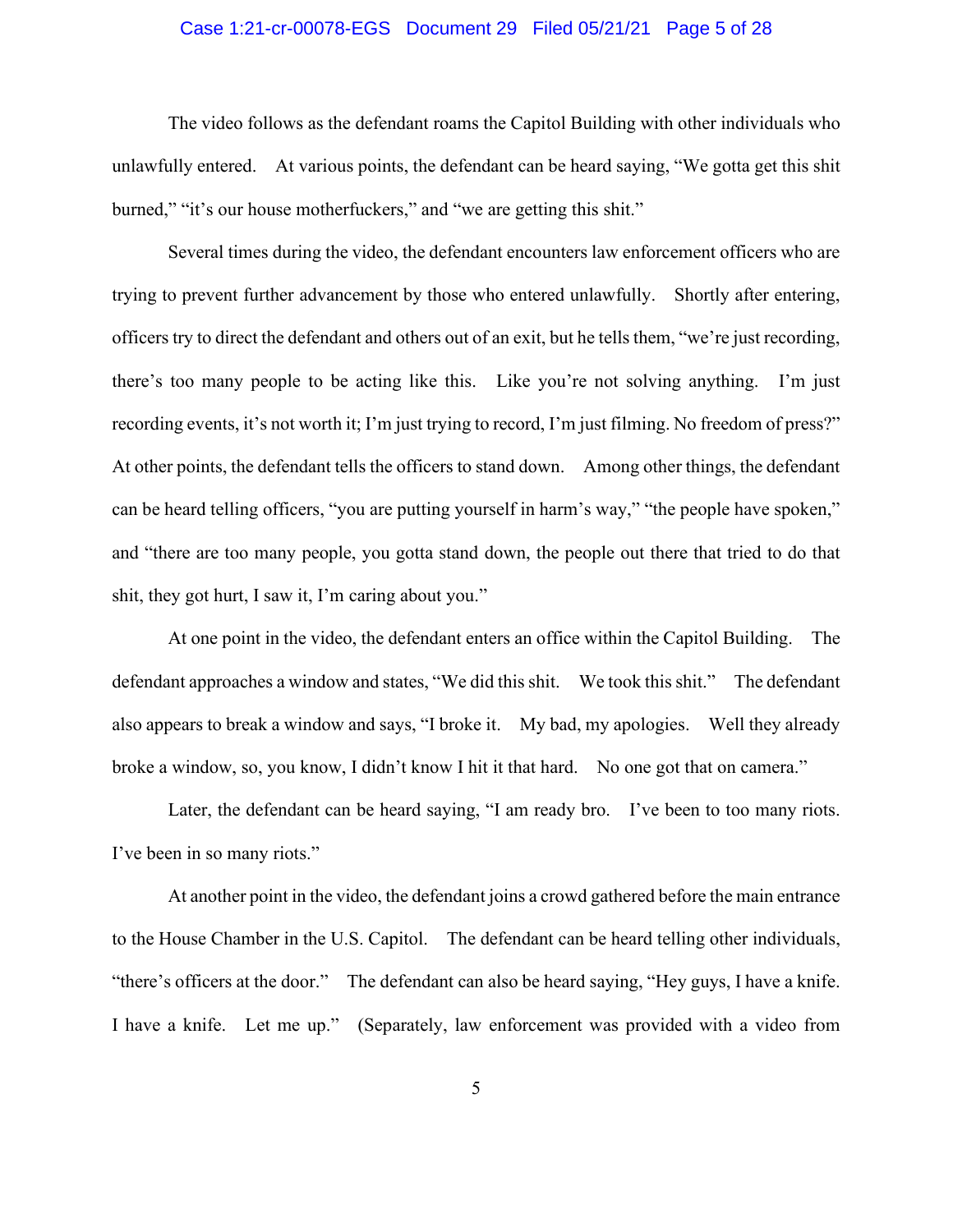# Case 1:21-cr-00078-EGS Document 29 Filed 05/21/21 Page 6 of 28

another individual present at this scene, which captures the defendant holding up the apparent handle of a black knife.)

The defendant's video captures someone in the crowd near the main entrance to the House Chamber describing how people are "getting arrested" by officers. The defendant can be heard saying, "That's why I'm a photographer. That's why you gotta have ID… It's ok though, you'll be fine, it's only a little jail time… I do this all the time."



Eventually, individuals in the crowd outside the doors announce that the officers are leaving and "giving us the building." As the crowd begins to part so the officers can leave, the defendant can be heard saying, "Haul that motherfucker out this bitch."

At another point in the video, the defendant walks down a hallway in the U.S. Capitol with a large group of people. The defendant pans to a closed door and can be heard saying, "Why don't we go in there." After someone lunges their body against the door, the defendant can be heard saying, "That's what I'm sayin', break that shit." Further down the hall, he can be heard saying, "It would be fire if someone had revolutionary music and shit."

The defendant then approaches the doorway to the Speaker's Lobby, a hallway which connects to the House Chamber. The defendant can be heard on the video saying, "I have a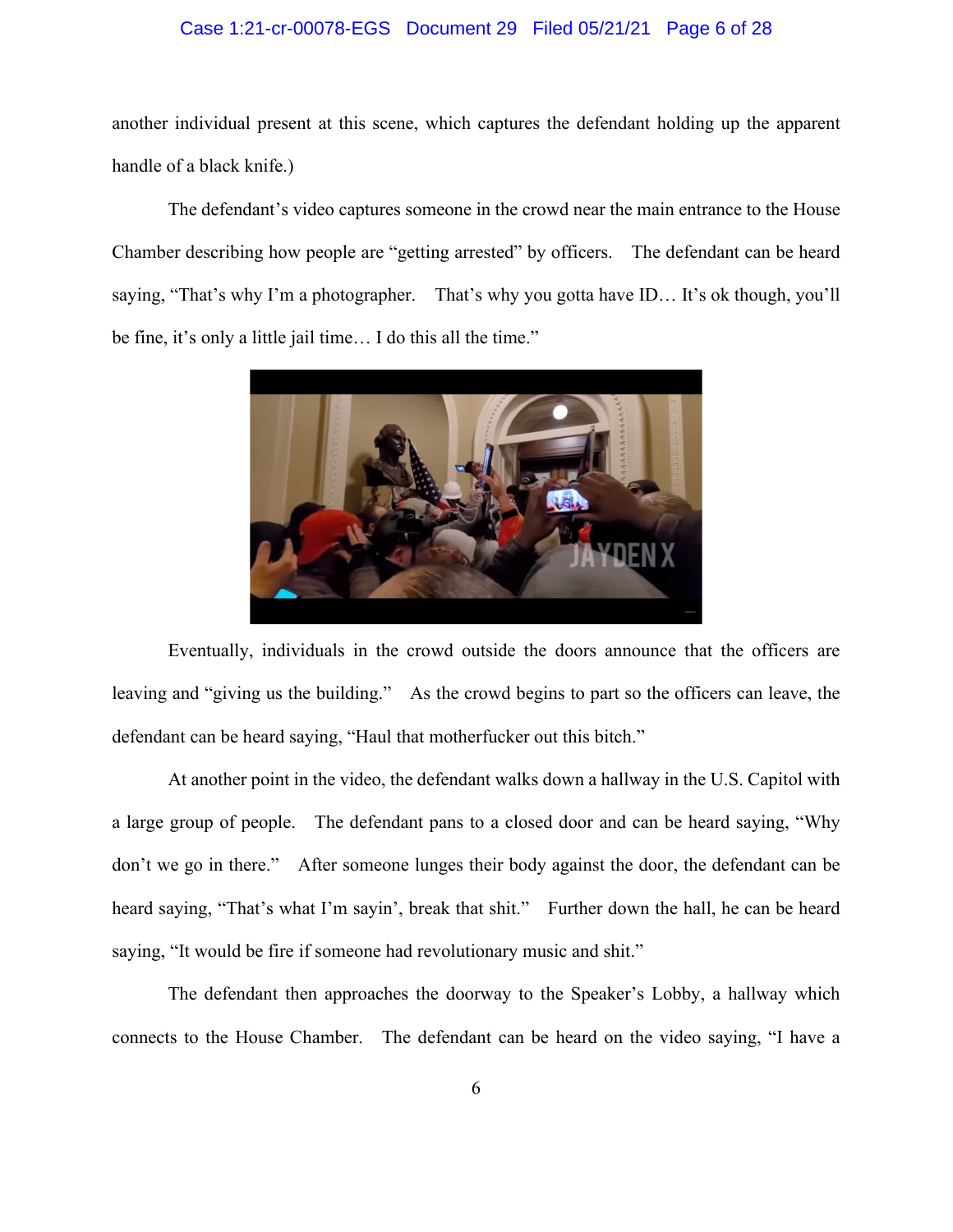### Case 1:21-cr-00078-EGS Document 29 Filed 05/21/21 Page 7 of 28

knife.... Let me through I got a knife, I got a knife, I got a knife." He can also be heard telling one of the law enforcement officers guarding the doors, "We want you to go home. I'm recording and there's so many people and they're going to push their way up here. Bro, I've seen people out there get hurt. I don't want to see you get hurt."



Eventually, the law enforcement officers begin to move to the adjacent wall and individuals within the crowd move toward the doors. The defendant can be heard yelling after the officers, "I want you to go home," and then yelling, "Go! Go! Get this shit!" as other members of the crowd try to break out the glass panes in the door. Shortly thereafter, the video includes footage of a female getting shot as she tries to climb through a glass pane that has been smashed.

#### **Sullivan's Selling of His Video Footage**

At various times in his statements to law enforcement, the defendant has claimed he was at the U.S. Capitol only to document and report. In addition, at various times since the events of January 6, 2021, the defendant has claimed to be a journalist. The defendant admitted to law enforcement, however, that he has no press credentials and the investigation has not revealed any connection between the defendant and any journalistic organizations prior to the events of January 6, 2021.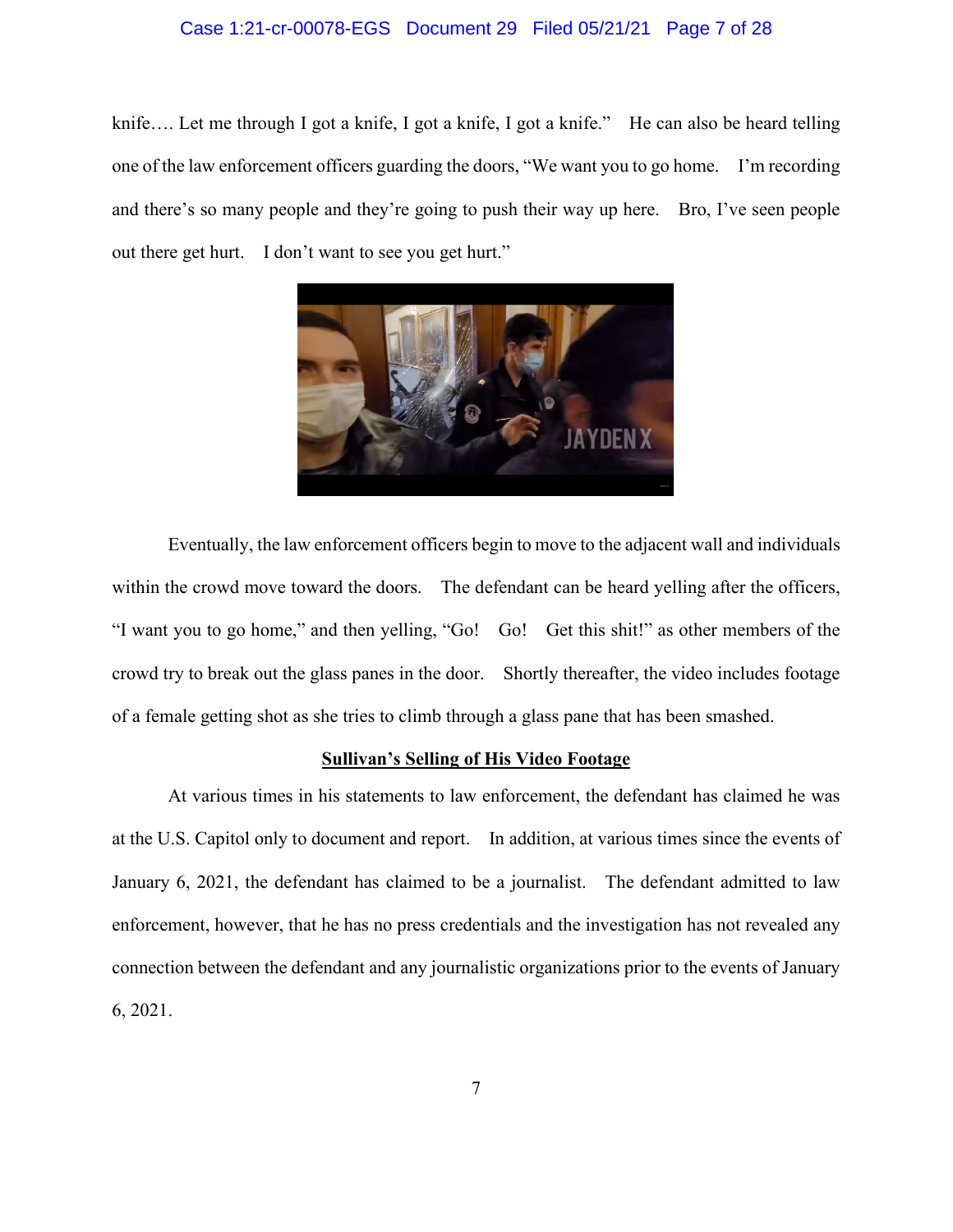### Case 1:21-cr-00078-EGS Document 29 Filed 05/21/21 Page 8 of 28

The defendant posted on January 6, 2021, a video from on or about January 5, 2021 in Washington, D.C., in which he states to the camera, "I mean, didn't I kind of make up a background though, on the fly a little bit. I think I made up, uh—what did I say I was? Oh, yeah, I was just a journalist, but I use that all the time. 'Yeah, I'm just a journalist. I'm here recording. I got my camera on my shoulder.' Literally, I have my big-ass camera on my shoulder right here and I have my gimbal, so it kind of looks like it. 'Yeah, I'm just here recording the situation. Yeah. Livestreaming. Look, I have—I have people on my live stream.' That's why I pulled it back out."

The defendant also said on a livestream video that he posted on or about December 11-13, 2020, "Uh, I don't make money off it so I don't consider myself a journalist. But as far as like reporting stuff like I am now, I'm an activist too, so like it kinda plays hand in hand. But as far as like being a journalist, it would be cool to be one, I don't have anything against it."

On January 6, 2021, however, the defendant was captured in recordings by another individual, shortly after exiting the U.S. Capitol Building, expressing excitement that he captured the shooting of the woman on film. The defendant stated, "Everybody's gonna want this. Nobody has it. I'm selling it, I could make millions of dollars." The defendant also spoke to someone on speakerphone, stating, "I brought my megaphone to instigate shit. I was like, guys we're going inside, we're fucking shit up…. I'm gonna make these Trump supporters f—all this shit up.... But I mean you'll see. I have it all, I have everything, everything on camera, everything I just told you, and I mean everything. Trust me when I say my footage is worth like a million of dollars, millions of dollars. I'm holding on to that shit."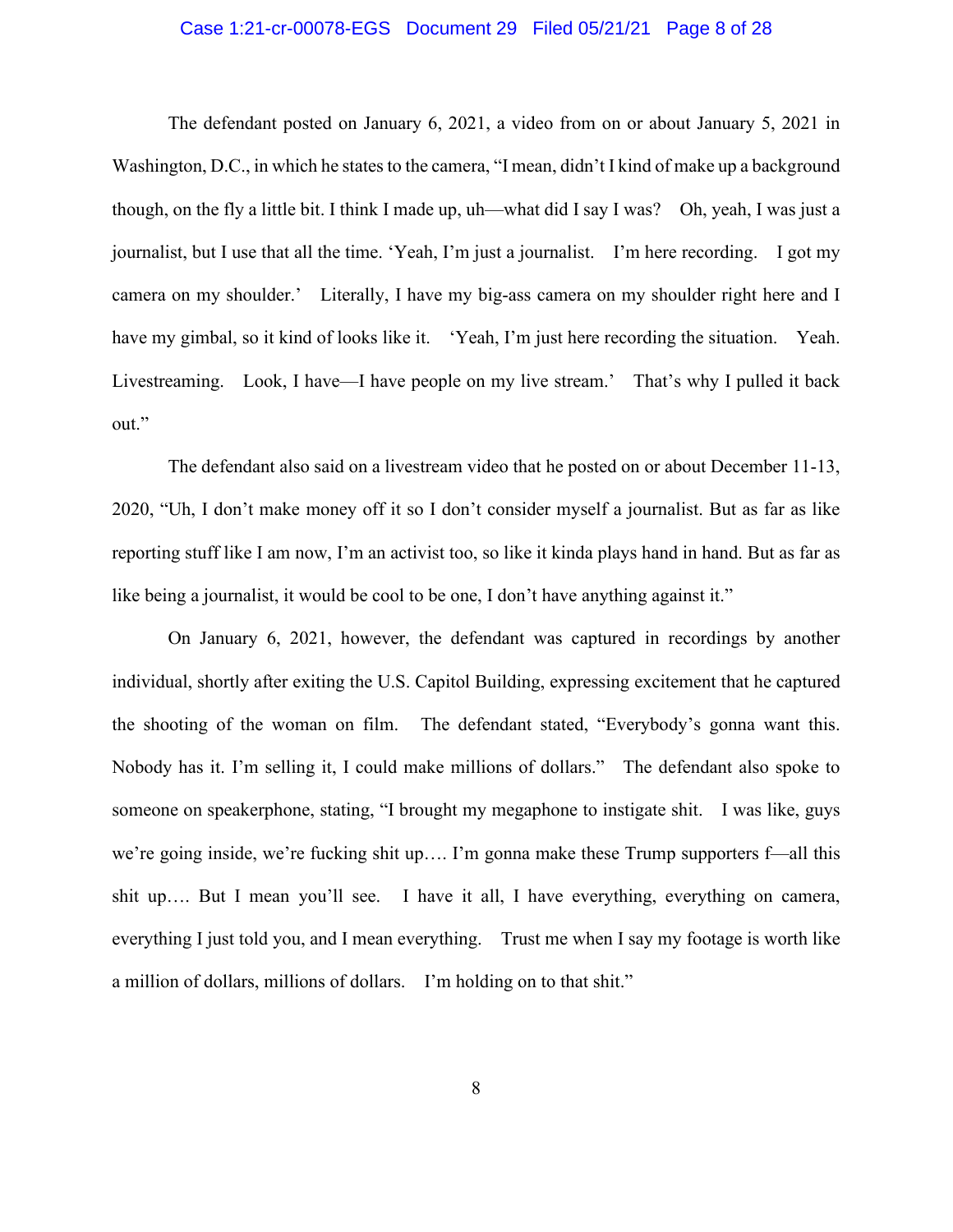### Case 1:21-cr-00078-EGS Document 29 Filed 05/21/21 Page 9 of 28

Open-source news reporting, moreover, has detailed how in the days after January 6, 2021, the defendant repeatedly changed the self-description on the homepage of his website. On January 10, 2021, the defendant changed the description from "Activist. Athlete. Motivational Speaker" to "Activist. Video Journalist. Athlete." over a photograph of himself protesting in tactical gear with an assault rifle outside the Utah state Capitol last summer. On January 11, 2021, he again updated that text to "Video Journalist. Activist. Athlete." On January 12, 2021, he changed the image to a loop from his video of the U.S. Capitol and further updated the text to just "Video Journalist."<sup>[2](#page-8-0)</sup>

On February 15, 2021, prior to a hearing on pretrial release conditions, the defendant's counsel filed a pleading with the Court attaching "receipts for services documenting defendant's employment." D.E. 13, at 6. Specifically, the defendant attached numerous invoices and licensing agreements from various media organizations for the rights to use the defendant's U.S. Capitol footage from January 6, 2021. D.E. 14.

Based on those pleadings and the government's investigation, the government determined that the defendant received at least \$90,875 in payments from at least six companies for the rights to use his video footage of the events at the U.S. Capitol. \$89,875 of the payments went to the defendant's personal bank account ending in 7715. A \$1,000 payment went to a Venmo account ending in 2020 that is registered to the defendant's phone number and former residence and connected to his bank account ending in 7715.

<span id="page-8-0"></span><sup>&</sup>lt;sup>2</sup> https://theintercept.com/2021/01/14/capitol-riot-john-the defendant-ashli-babbitt/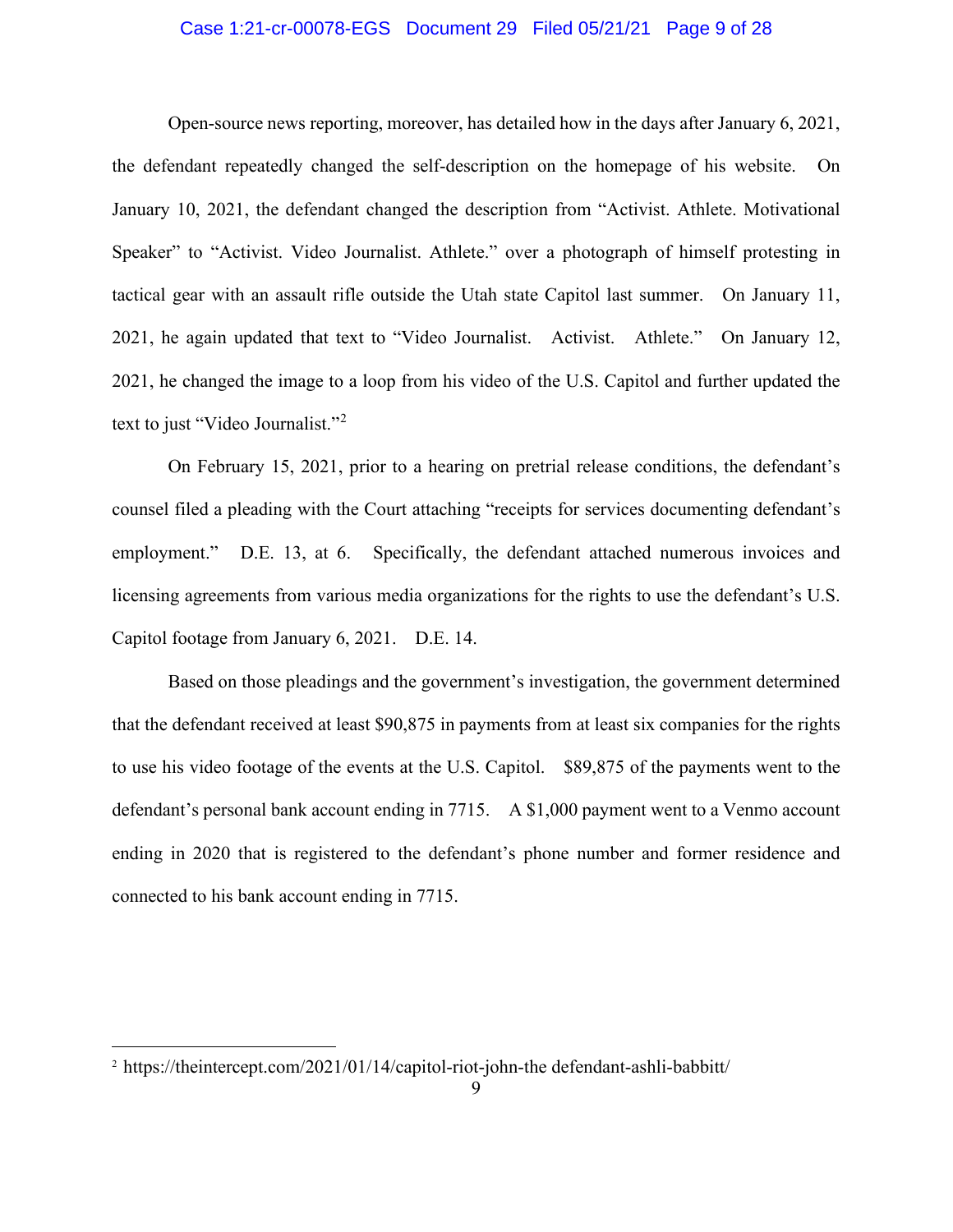#### **Procedural History**

On February 3, 2021, a grand jury in the District of Columbia returned an indictment against the defendant charging violations of 18 U.S.C.  $\S$ § 1512(c)(2) & 2 (Obstruction of an Official Proceeding and Aiding and Abetting); 18 U.S.C. §§ 231(a)(3) & 2 (Civil Disorders and Aiding and Abetting); 18 U.S.C. §§ 1752(a)(1) (Entering or Remaining in a Restricted Building or Grounds) and 1752(a)(2) (Disorderly and Disruptive Conduct in a Restricted Building or Grounds); and 40 U.S.C.  $\S$  5  $104(e)(2)(D)$  (Disorderly Conduct in a Capitol Building) and 5104(e)(2)(G) (Parading, Demonstrating, or Picketing in a Capitol Building).

On April 28, 2021, D.C. Magistrate Judge G. Michael Harvey issued two sealed seizure warrants as to \$89,875 in the defendant's bank account ending in 7715 and \$1,000 in the Venmo account linked to the defendant's bank account. *See* 21-SZ-1; 21-SZ-2. The supporting affidavit alleged probable cause to believe those funds were subject to both civil and criminal forfeiture as property "traceable to" the defendant's obstruction of an official proceeding in violation of 18 U.S.C. § 1512(c)(2), pursuant to 18 U.S.C. § 981(a)(1)(C) and 28 U.S.C. § 2461. Specifically, the affidavit noted that caselaw has defined "proceeds" broadly "to include any property that would not have been obtained but for the underlying violation of law," and reasoned that the "funds Sullivan obtained by filming and selling footage of the January 6, 2021 Capitol riots … would not have existed but for Sullivan's illegal participation in and encouragement of the riots, property destruction, and violence inside the U.S. Capitol in violation of 18 U.S.C.  $§ 1512(c)."$ 

On April 29, 2021, the warrants were served. The government seized in total a balance of \$62,813.76 from the defendant's bank account ending in 7715.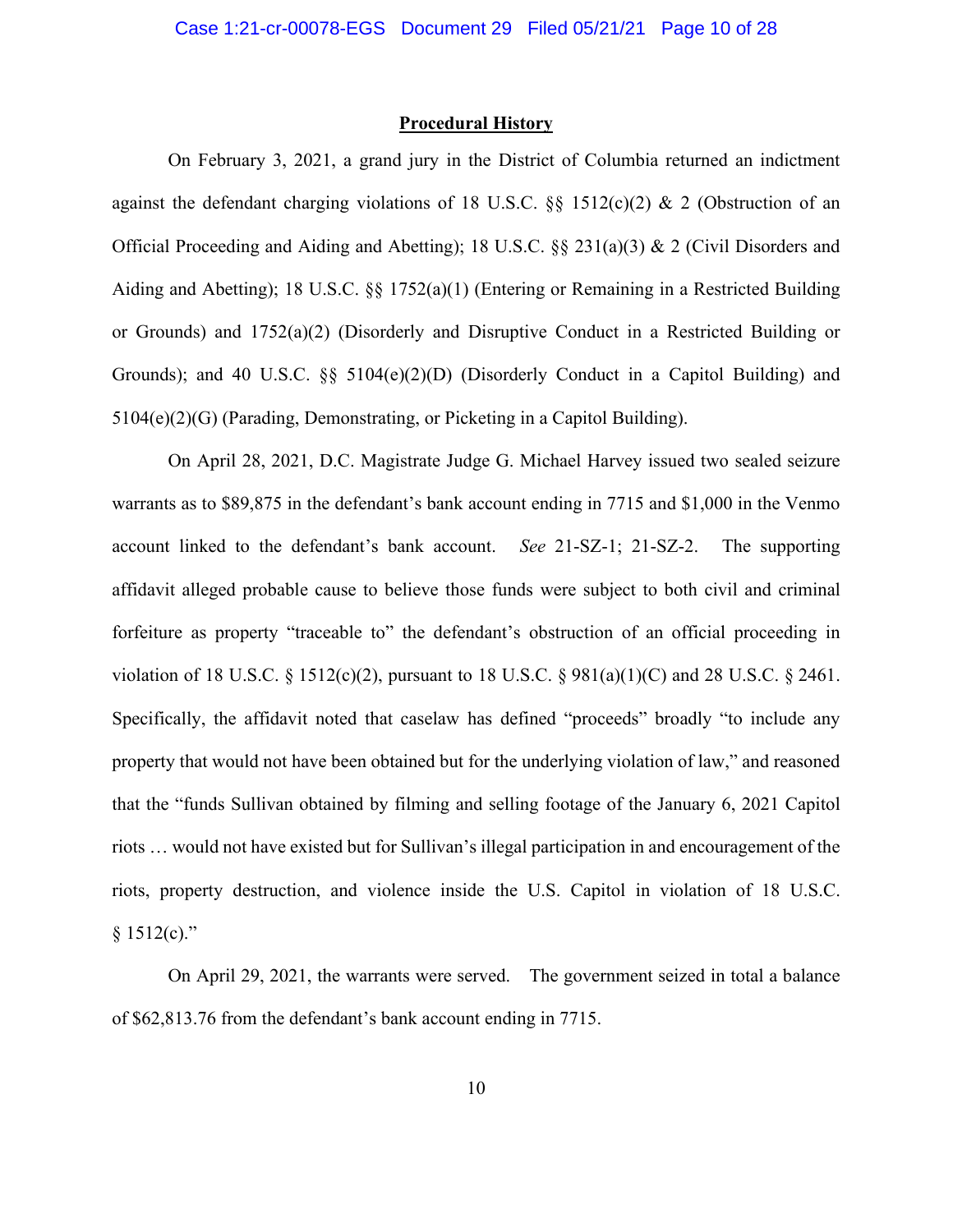### Case 1:21-cr-00078-EGS Document 29 Filed 05/21/21 Page 11 of 28

On May 19, 2021, a grand jury returned a Superseding Indictment that added weapons charges, a false statements charge, and a forfeiture allegation. The Superseding Indictment charges violations of 18 U.S.C.  $\S$  1512(c)(2) & 2 (Obstruction of an Official Proceeding and Aiding and Abetting); 18 U.S.C. §§ 231(a)(3) & 2 (Civil Disorders and Aiding and Abetting); 18 U.S.C. §§ 1752(a)(1) and 1752(b)(1)(A) (Entering or Remaining in a Restricted Building or Grounds with a Dangerous Weapon); 18 U.S.C. §§ 1752(a)(2) and 1752(b)(1)(A) (Disorderly and Disruptive Conduct in a Restricted Building or Grounds with a Dangerous Weapon); 40 U.S.C. § 5104(e)(1)(A)(i) (Unlawful Possession of a Dangerous Weapon on Capitol Grounds or Buildings); 40 U.S.C. § 5104(e)(2)(D) (Disorderly Conduct in a Capitol Building); 40 U.S.C. § 5104(e)(2)(G) (Parading, Demonstrating, or Picketing in a Capitol Building); and 18 U.S.C. § 1001(a)(2) (False Statement or Representation to an Agency of the United States). Count One, the lead charge, provides that:

On or about January 6, 2021, within the District of Columbia and elsewhere, **JOHN EARLE SULLIVAN**, attempted to, and did, corruptly obstruct, influence, and impede an official proceeding, that is, a proceeding before Congress, by entering and remaining in the United States Capitol without authority and committing an act of civil disorder and engaging in disorderly and disruptive conduct.

(Obstruction of an Official Proceeding and Aiding and Abetting, in violation of Title 18, United States Code, Sections 1512(c)(2) and 2)

D.E. 26 at 2.

Pursuant to 18 U.S.C.  $\S 981(a)(1)(C)$  and 28 U.S.C.  $\S 2461$ , the Superseding Indictment seeks, upon conviction of Count One, forfeiture of "any property, real and personal, which constitutes or is derived from proceeds traceable to the commission of the offense alleged." D.E.

26 at 5. The Forfeiture Allegation specifies, as property to be sought upon such a conviction,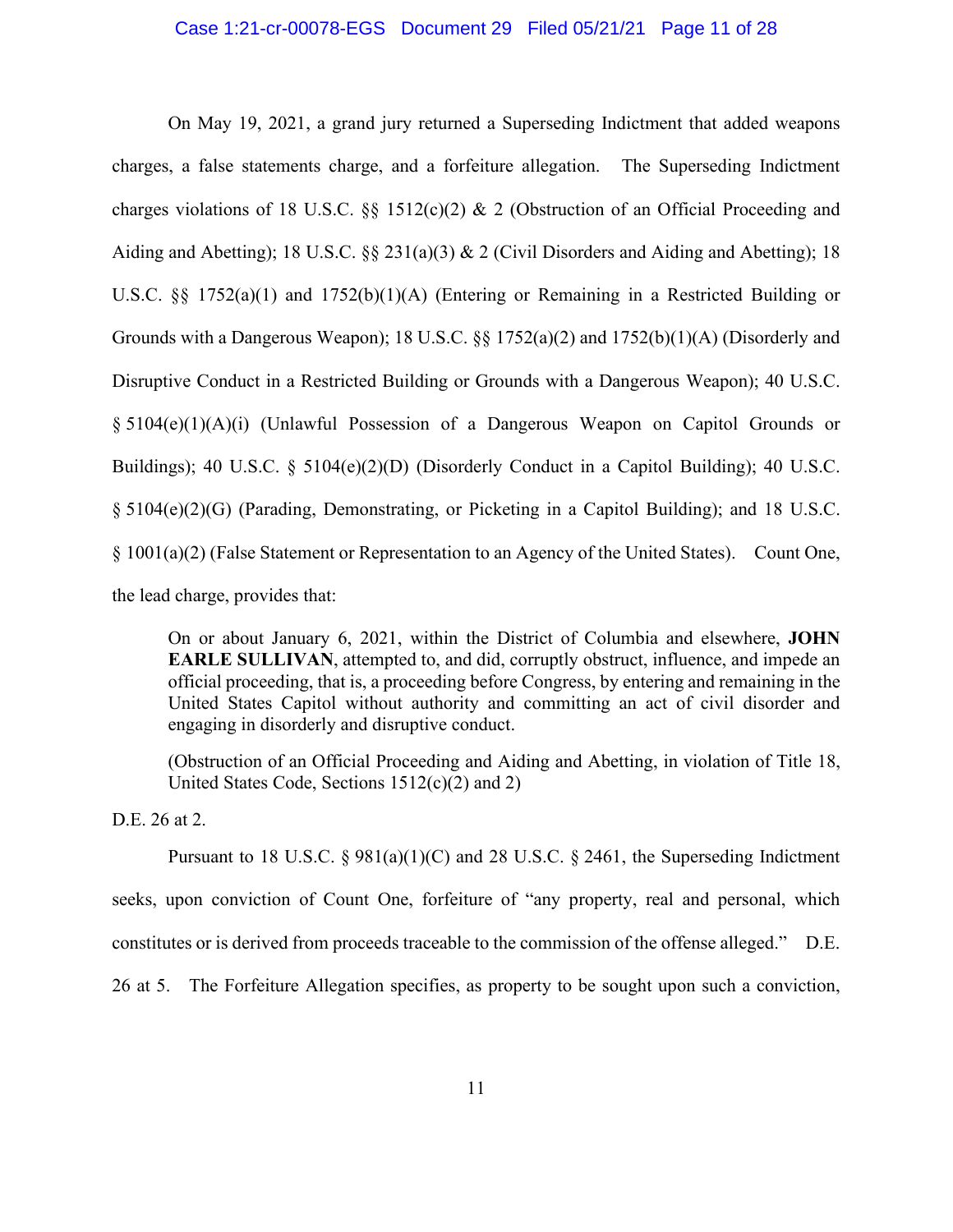### Case 1:21-cr-00078-EGS Document 29 Filed 05/21/21 Page 12 of 28

\$89,875 in the defendant's bank account ending in 7715 and \$1,000 in the Venmo account ending in 2020 linked to the defendant's bank account.

### **LEGAL AUTHORITIES**

Title 18, United States Code, Section 981(a)(1)(C) provides that "[a]ny property, real or personal, which constitutes or is derived from proceeds traceable to a violation of … any offense constituting 'specified unlawful activity' (as defined in section 1956(c)(7) of [Title 18 of the U.S. Code])" is "subject to forfeiture to the United States." The provision thus subjects "proceeds" traceable to violations of specified unlawful activities ("SUAs") to civil forfeiture. Meanwhile, criminal forfeiture is authorized when 18 U.S.C.  $\S 981(a)(1)(C)$  is used in conjunction with 28 U.S.C. § 2461(c), which holds that "[i]f the defendant is convicted of the offense giving rise to the forfeiture, the court shall order the forfeiture of the property as part of the sentence in the criminal case."

In turn, 18 U.S.C. § 1956(c)(7) – which was cross-referenced in § 981(a)(1)(C) – incorporates as SUAs all predicate offenses under the Racketeer Influenced and Corrupt Organizations ("RICO") statute – that is, "any act or activity constituting an offense listed in section 1961(1) of this title [Title 18] except an act which is indictable under subchapter II of chapter 53 of title 31."

Finally, 18 U.S.C. § 1961(1) sets forth the RICO predicates and expressly includes, among those predicates, 18 U.S.C. § 1512. [3](#page-11-0) Thus, "[b]y application of § 2461(c), *forfeiture of property* 

<span id="page-11-0"></span><sup>3</sup> There is a limited number of forfeiture allegations paired with § 1512 as the SUA. Section 1512 prohibits (a) killing or assaulting someone with intent to prevent their participation in an official proceeding, (b) intimidating someone to influence their testimony in such a proceeding, (c) corrupting records or obstructing, impeding, or influencing such a proceeding, and (d) harassing or delaying someone's participation in such a proceeding – crimes that do not often generate profits. Nonetheless, the government has identified at least nine indictments where a § 1512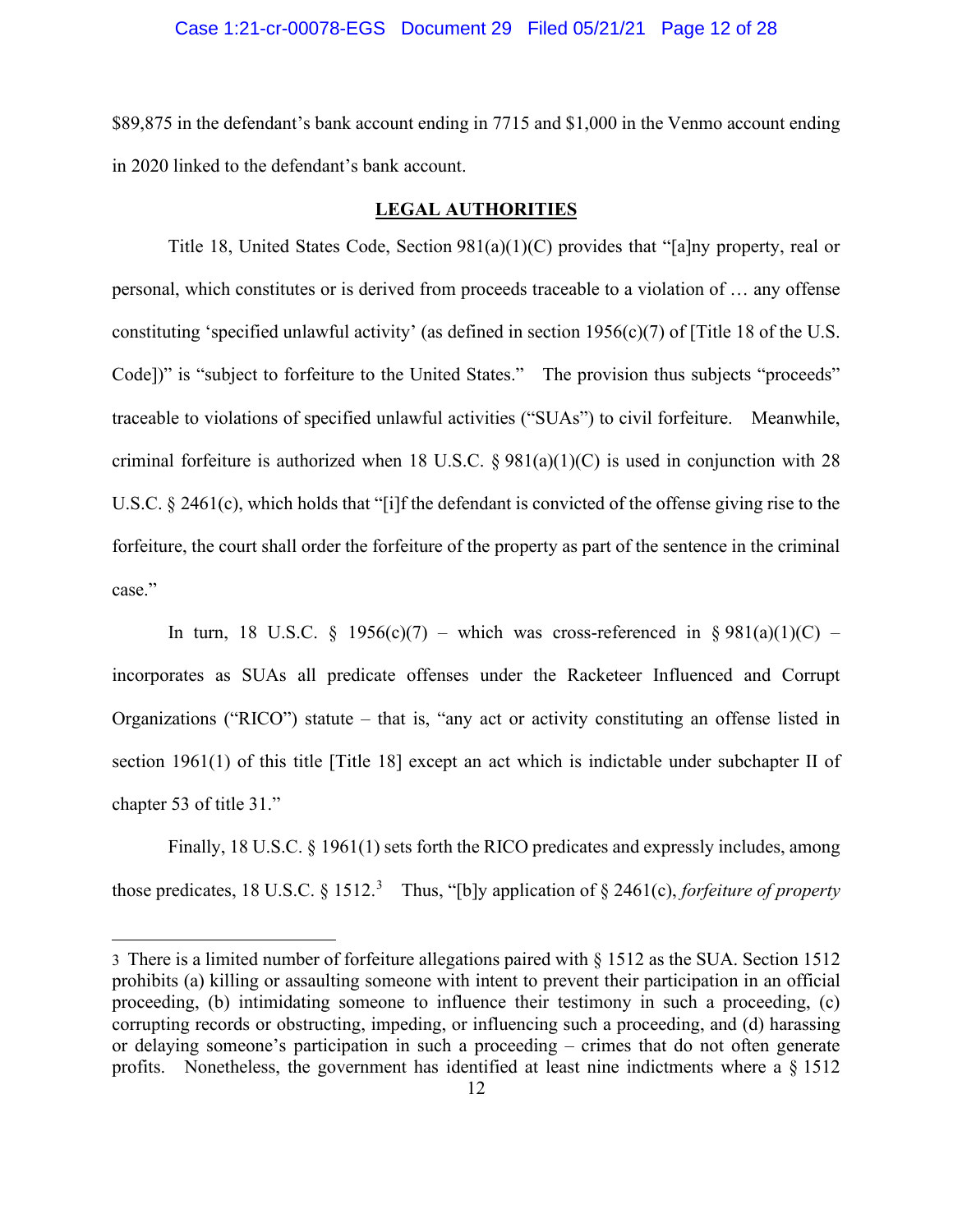*is mandated for a violation of 18 U.S.C. § 1512*, since it is a racketeering activity identified in 18 U.S.C. § 1961(1), which is a specified unlawful activity under 18 U.S.C. § 1956(c)(7)(A)." *United States v. Clark*, 165 F. Supp. 3d 1215, 1218 (S.D. Fla. 2016) (emphasis added)*.*

### **ARGUMENT**

It is well-established that there is a 'strong governmental interest in obtaining full recovery of all forfeitable assets." *Caplin & Drysdale, Chartered v. United States*, 491 U.S. 617, 631 (1989) (noting that that "strong governmental interest …. overrides any Sixth Amendment interest in permitting criminals to use assets adjudged forfeitable to pay for their defense"). The Supreme Court has long recognized, accordingly, that the government can properly restrain property before trial as long as there is probable cause to believe the assets are subject to forfeiture. *United States v. Monsanto*, 491 U.S. 600, 615-16 (1989). Where such probable cause exists, a criminal defendant has no right to the restrained property.

The defendant requests a pretrial hearing to challenge a seizure of funds that a magistrate judge deemed forfeitable based on probable cause, and that a grand jury has found probable cause to believe are criminal proceeds, asserting that he needs to pay household necessities and that the funds are not traceable to criminal activity. Neither bare assertion is adequate to warrant a pretrial hearing, and in any event, ample probable cause supports the forfeitability of the funds. This case

count was a basis for the forfeiture allegation. *See United States v. Clark,* 4:13-cr-10034 (S.D. Fla.); *United States v. Eury*, 1:20CR38-1 (M.D.N.C.); *United States v. Ford and Prinster*, 3:14-cr-45 (D. Or.); *United States v. Shabazz*, 2:14-cr-20339 (E.D. Mich.); *United States v. Cochran*, 4:14 cr-22-01-HLM (N.D. Ga.); *United States v. Adkins and Meredith*, 1:13cr17-1 (N.D. W. Va.); *United States v. Faulkner*, 3:09-CR-249-D (N.D. Tex.); *United States v. Hollnagel*, 10 CR 195 (N.D. Ill.); *United States v. Bonaventura*, 4:02-cr-40026 (D. Mass.). Congress likewise included some of § 1512's surrounding obstruction-related statutes as SUAs, and forfeiture allegations have also referenced these sister statutes. *E.g.*, *United States v. Fisch*, 2013 WL 5774876 (S.D. Tex. 2013) (§ 1503 as SUA); *United States v. Lustyik*, 2015 WL 1401674 (D. Utah 2015) (same).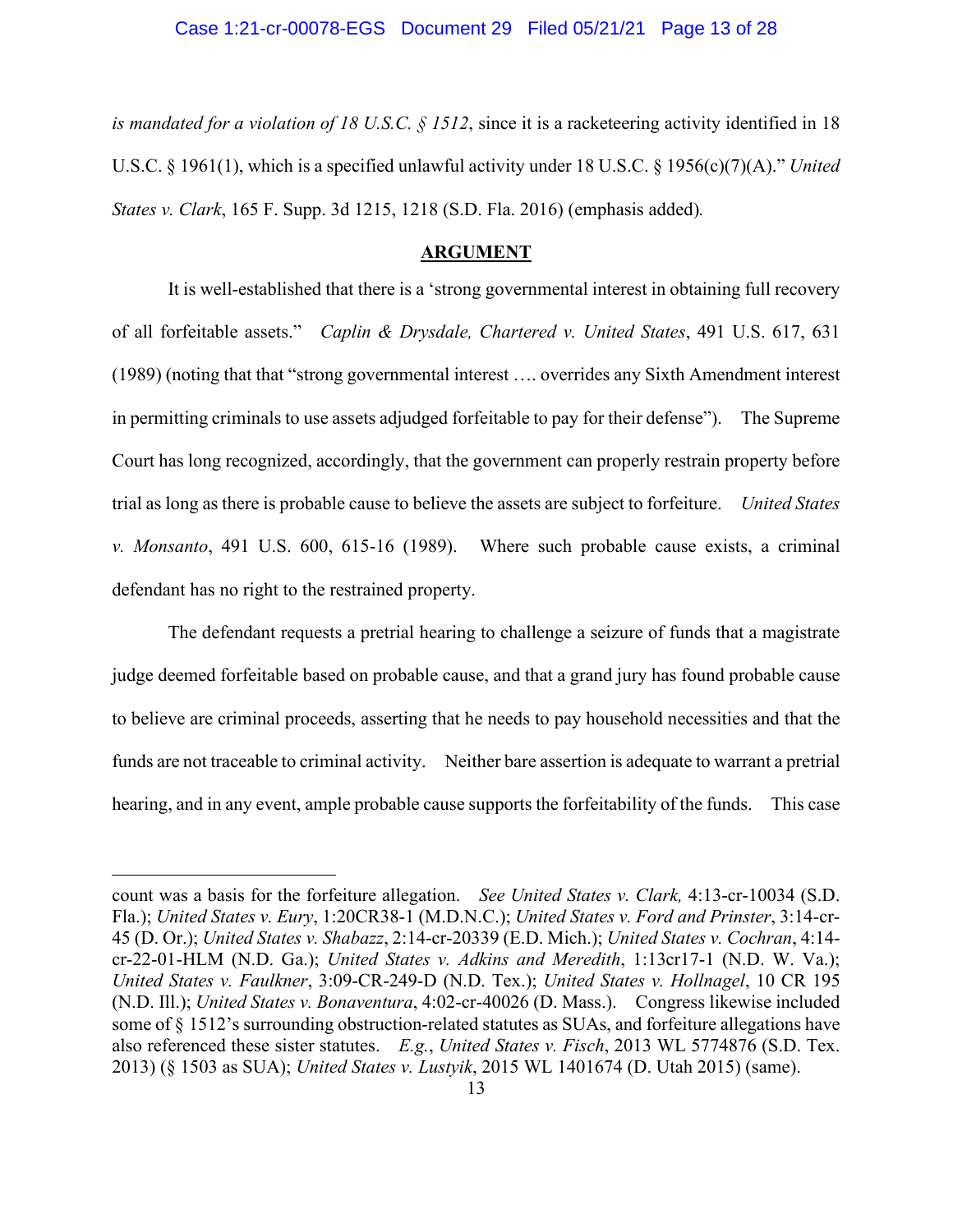### Case 1:21-cr-00078-EGS Document 29 Filed 05/21/21 Page 14 of 28

crystallizes the overriding purpose of forfeiture – to "help to ensure that crime does not pay." *Kaley v. United States*, 571 U.S. 320, 323 (2014). Where a criminal defendant profits to the tune of \$90,875 from his charged crime – proceeds that, based on the totality of facts and evidence specific to this particular case and this particular defendant, would not have obtained but for the defendant's obstructive acts on January 6, 2021 at the U.S. Capitol – there is a strong governmental interest in taking the profits out of the crime, and removing the financial incentives for such behavior going forward.

# **I. The Defendant's Bare-Bones Assertion that Funds are Needed for Household Expenses Does Not Merit a Pretrial Hearing.**

### **A. A Dearth of Caselaw Supports a Pretrial Hearing Based on a Claimed Need to Pay Household Expenses.**

The defendant's motion states that he "needs the funds in the seized bank account to pay his rent and household necessities." D.E. 25 at  $4-5.4$  $4-5.4$  To the extent the motion claims a due process right to a pretrial evidentiary hearing to challenge the seizure based on that bare-bones assertion, it is unsupported by caselaw. Even setting aside the defendant's deficient showing of need, no decision of the Supreme Court or D.C. Circuit, or by any judge of this Court, has ever required a pretrial evidentiary hearing based on a claimed need to pay household expenses. *See United States v. E-Gold, Ltd.*, 521 F.3d 411, 421 (D.C. Cir. 2008) (declining to consider "whether

<span id="page-13-0"></span><sup>&</sup>lt;sup>4</sup> The defendant also notes that he did not receive prior notice of the seizure. 21 U.S.C. § 853(f) permits the government to request a warrant authorizing pretrial seizure of forfeitable property in the "same manner as provided for a search warrant." Here, a magistrate judge found probable cause to grant the request, and as with search warrants, advance notice is not required given the risk that the property will be moved or dissipated. The government, moreover, has merely seized, not forfeited, the property. In any event, the Forfeiture Allegation in the Superseding Indictment fulfills notice under Federal Rule of Criminal Procedure 32.2(a).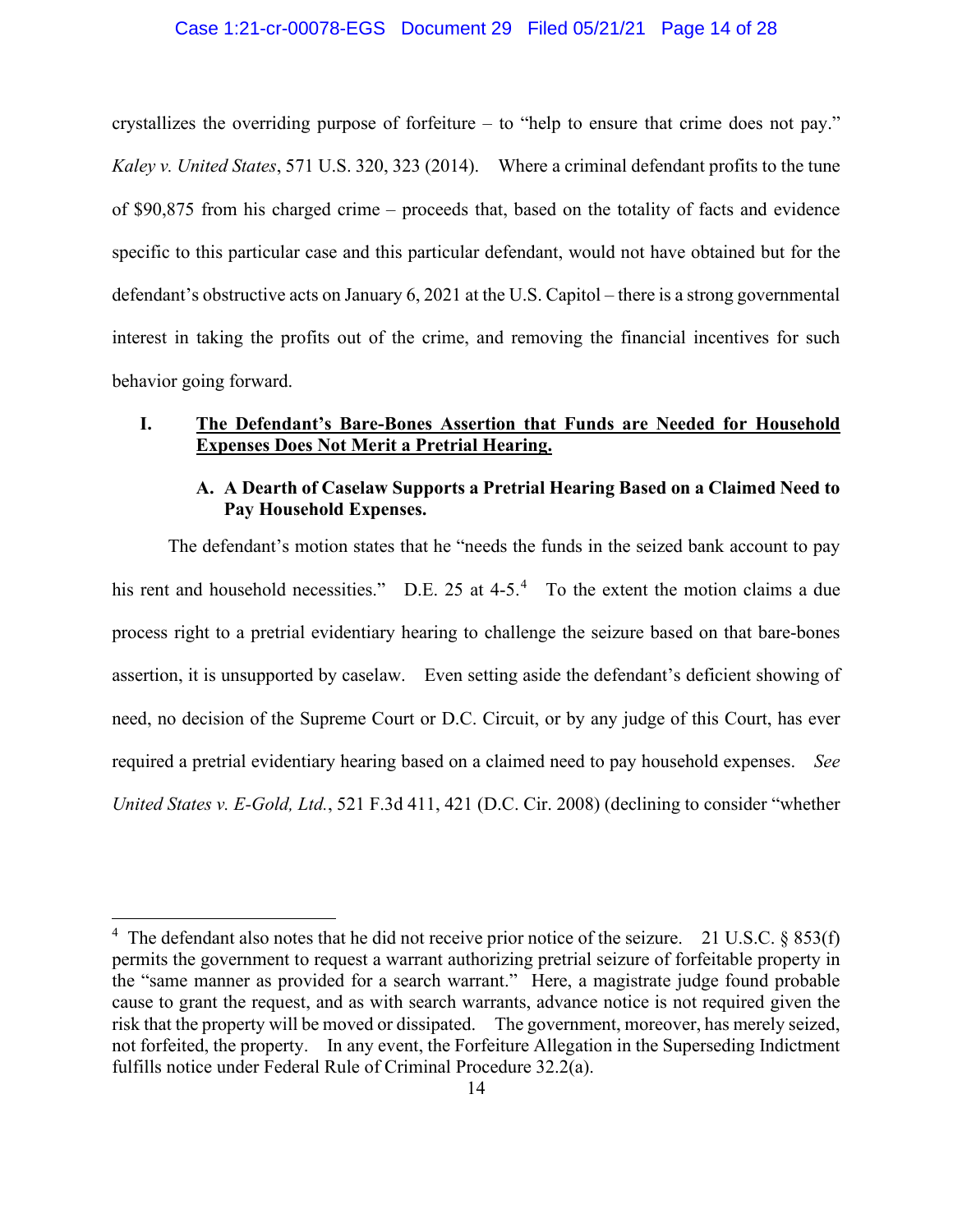### Case 1:21-cr-00078-EGS Document 29 Filed 05/21/21 Page 15 of 28

the due process rights of the defendants compel such a hearing when the assets are not necessary to obtaining counsel of choice").

The Supreme Court and D.C. Circuit have, however, laid down several strictures that substantially limit the circumstances under which pretrial hearings are merited for movants to test the probable-cause determinations underlying pretrial seizures of property. In *Kaley v. United States*, the Supreme Court noted that pretrial seizure requires probable cause both "(1) that 'the defendant has committed an offense permitting forfeiture;' and (2) that 'the property at issue has the requisite connection to that crime.'" 571 U.S. at 323-24. The Court made clear, however, that indicted defendants are not entitled to a pretrial hearing on the first of the two requirements. On this issue – probable cause that the defendant has committed an offense permitting forfeiture – "[t]he grand jury's determination is conclusive." *Id.* at 322, 331.

As to the second of the two requirements – probable cause that the property at issue has the requisite connection to the crime, namely, traceability – the Supreme Court in *Kaley* declined to opine. But lower courts have generally permitted pretrial hearings on traceability in circumstances *where the specific claim is that the seizure interferes with the Sixth Amendment right to counsel*. Even in this Sixth Amendment context, moreover, they have only required such hearings when the defendant has made a sufficient threshold showing to "clearly establish[]" that "access to [seized] assets is necessary for an effective exercise of the Sixth Amendment right to counsel." *E-Gold,* 521 F.3d at 417, 421; *see, e.g., United States v. Hernandez-Gonzalez*, 2017 WL 2954676, at \*5 (S.D. Fla. June 26, 2017), report and recommendation adopted, No. 16-20669- CR, 2017 WL 3446815 (S.D. Fla. Aug. 10, 2017) (finding insufficient threshold showing to warrant hearing, which would have been "limited solely to whether the frozen assets are tainted or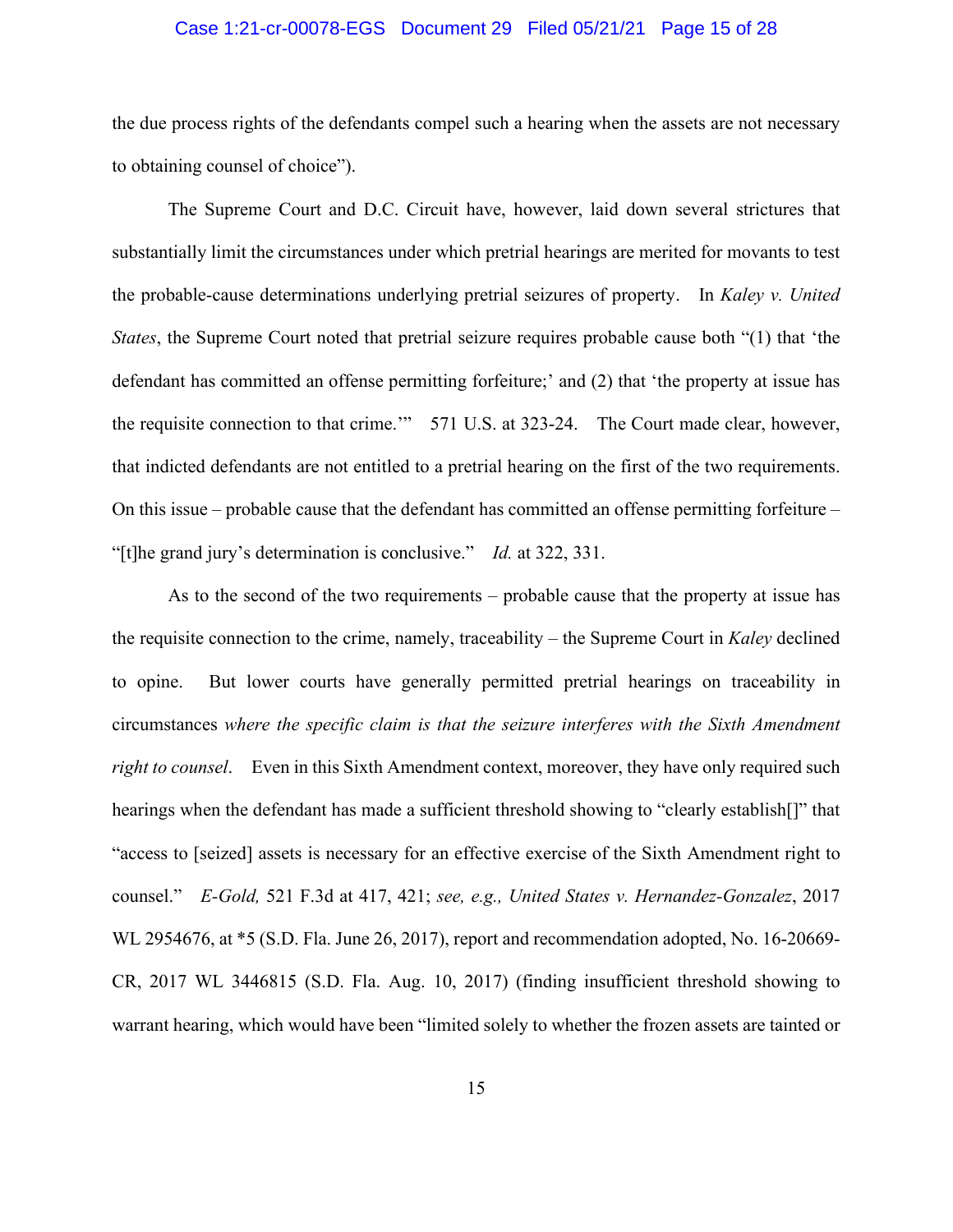### Case 1:21-cr-00078-EGS Document 29 Filed 05/21/21 Page 16 of 28

not" and not whether there was probable cause for the offense). These cases have each stressed the uniquely weighty and time-sensitive nature of Sixth Amendment right-to-counsel concerns. Where "[t]he private interest at stake is not merely a defendant's wish to use his property in whatever manner he sees fit," but the "right, under the sixth amendment, to counsel of choice," that right must be addressed before trial, if it is to be addressed at all. *United States v. Monsanto*, 924 F.2d 1186, 1193 (2d Cir. 1991); *see also E-Gold*, 521 F.3d at 416-19 (emphasizing the "permanen[ce]" of injury in "a trial tainted by the violation of the defendant's Sixth Amendment rights"). The extraordinary nature of the injury – a trial without counsel of choice – is what courts have noted to justify deviation from Rule 32.2's plain-letter provision for only post-conviction review.[5](#page-15-0)

In effect, the defendant asks to extend that qualified right to pretrial hearings from the rightto-counsel context to household expenses. But the Sixth Amendment concerns do not necessarily translate. Although deferring the forfeiture litigation until after trial through the established procedures in Rule 32.2 surely exerts some economic pressure on a defendant, it does not threaten permanent, irreversible deprivation of his interests akin to a trial without counsel of choice. *Cf. Sunrise Academy v. United States*, 791 F. Supp. 2d 200, 206 (D.D.C. 2011) (deeming "interest in unfettered use of the assets allegedly belonging to [third parties] during the months preceding [the]

<span id="page-15-0"></span><sup>5</sup> The Rule 32.2(b) procedures provide the defendant with "a meaningful opportunity to contest the deprivation of his property rights, as due process require[s]." *United States v. Shakur*, 691 F.3d 979, 988-89 (8th Cir. 2012); *see also United States v. Christensen*, 2012 WL 5354745, at \*4 (D. Neb. Oct. 29, 2012). If a defendant is convicted of the relevant offense, the Court must determine "as soon as practical after a verdict … whether the government has established the requisite nexus between the [specific] property" and the offense. Fed. R. Crim. P. 32.2(b)(1)(A). The parties may submit "additional evidence or information" to the record. *Id.*  $\S$  (b)(1)(B). Either party may request a hearing. *Id.* And the parties may suggest revisions or modifications to any preliminary order of forfeiture. *Id.* § (b)(2)(B).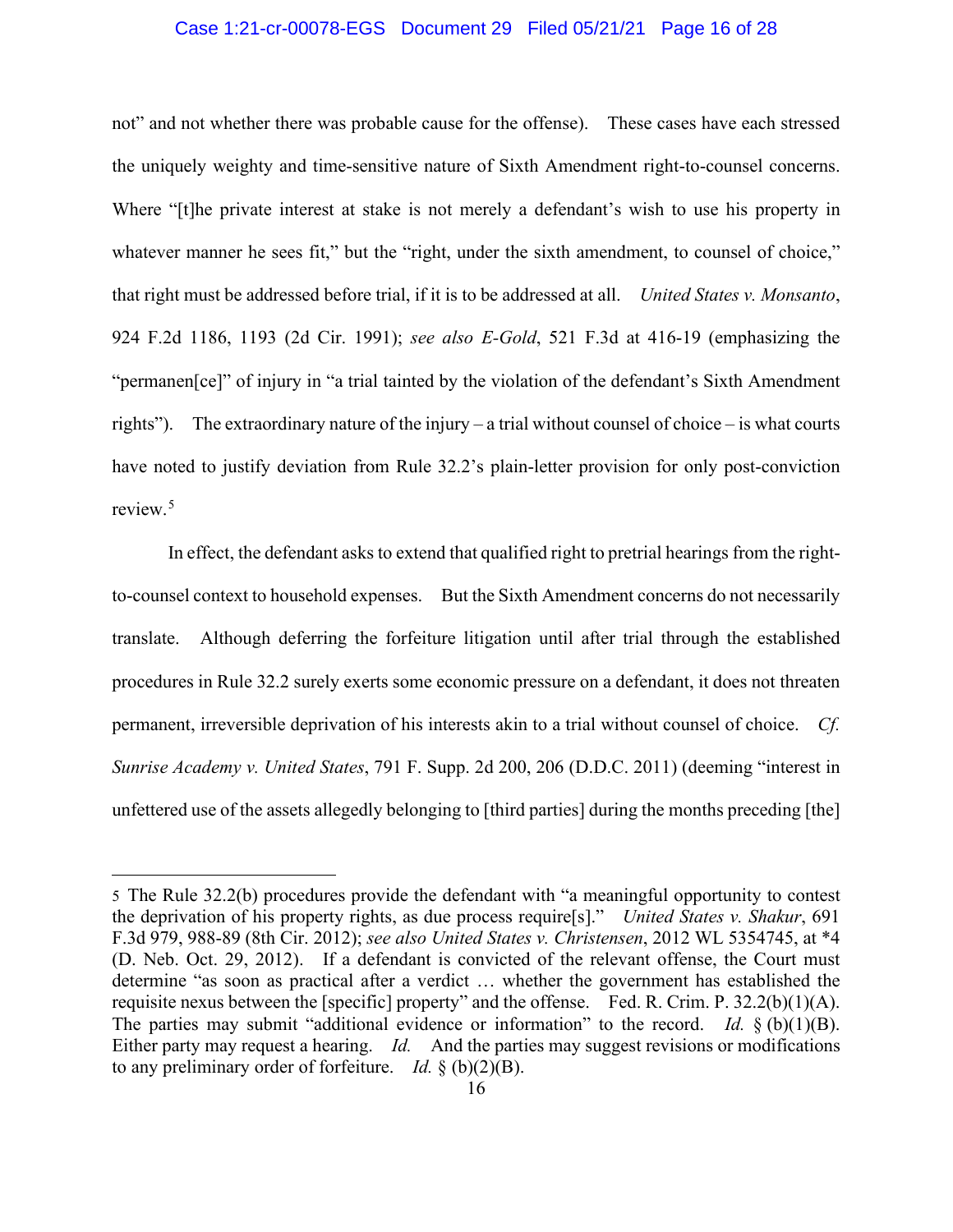### Case 1:21-cr-00078-EGS Document 29 Filed 05/21/21 Page 17 of 28

trial" to be "obviously far less pressing than the right of an accused to counsel of his or her choice," and finding absence of a Sixth Amendment claim to tip the balance against the motion). The private interest at stake is qualitatively different.

In *United States v. Bikundi*, 125 F. Supp. 3d 178 (D.D.C. 2015), Chief Judge Howell found a pretrial evidentiary hearing on traceability "not warranted" where the defendant claimed a need for the seized funds to pay household expenses. *Id.* at 190. Chief Judge Howell did, however, find that the strong threshold showing of financial need by that defendant, coupled with express disclaimers of traceability in the government's affidavit supporting the seizure warrant, warranted a "pretrial judicial review of the [seizure] Affidavit itself." *Id.* The defendant, Chief Judge Howell emphasized, had provided extensive "evidence of both his near-term financial obligations and his apparent inability to meet those obligations without release of the seized assets," such that "[t]he Court is not persuaded that the defendant's showing is insufficient to warrant *some* procedural safeguard to reduce 'the risk of erroneous deprivation,'" albeit not a full-fledged hearing. *Id.* at 187, 190. And she called the risk of erroneous deprivation "particularly acute" in light of "apparent gaps in the challenged affidavits regarding … traceability." *Id.* at 190-91. Chief Judge Howell thus conducted her own review of the affidavit, and upon finding certain "gaps" where portions of funds lacked the requisite connection to the crimes, ordered the release of those portions. *Id.* at 191-95.

Accordingly, there is a dearth of caselaw supporting a pretrial hearing to contest the seizure where, as here, no Sixth Amendment right is at stake and the claimed basis is a need to pay household expenses. At best – and setting aside the defendant's inadequate threshold showing of need, *see infra* I.B – the defendant's claims merit judicial review of the affidavit supporting the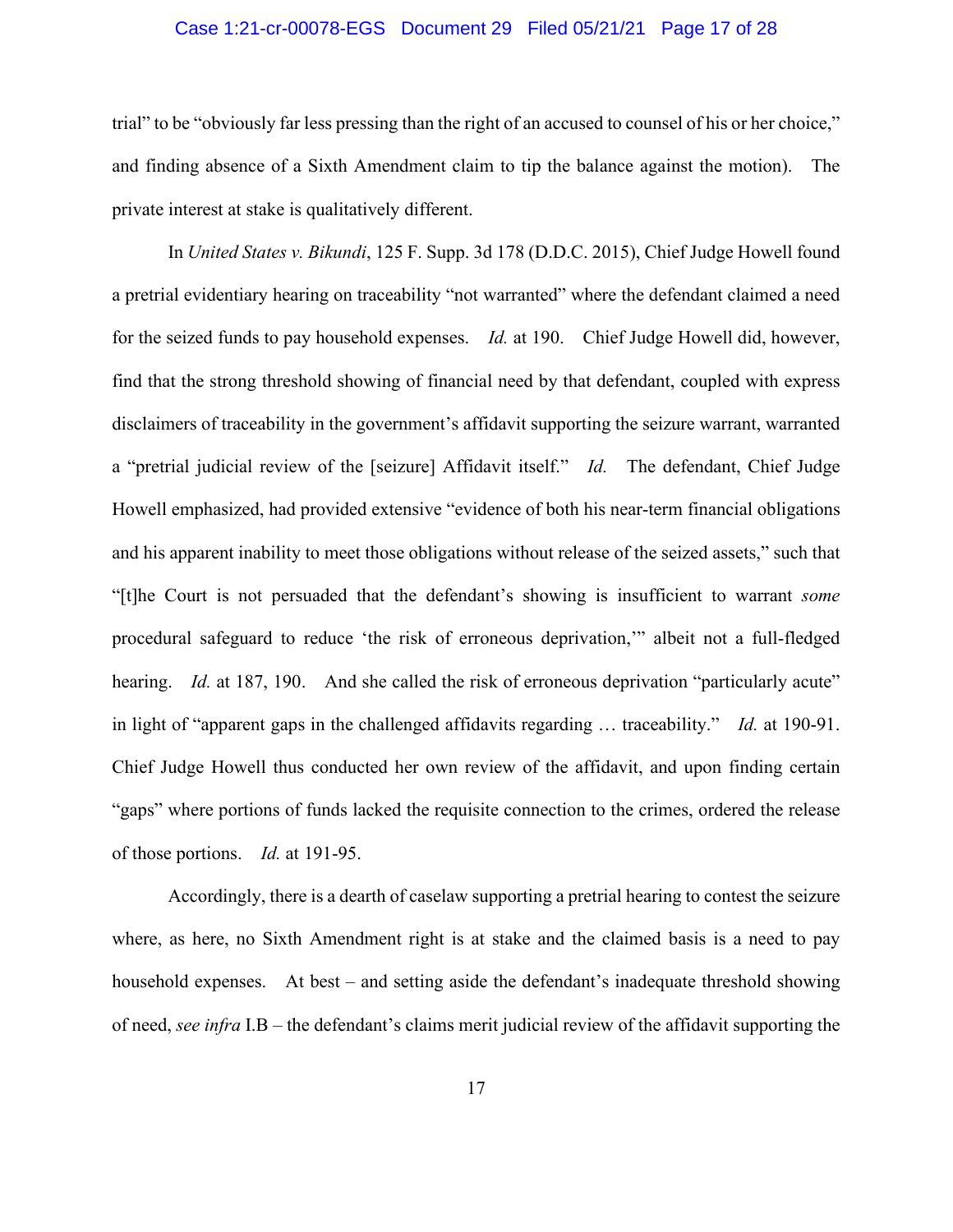### Case 1:21-cr-00078-EGS Document 29 Filed 05/21/21 Page 18 of 28

seizure warrants to review the probable cause for the connection between the property and the crime.

# **B. In Any Event, the Defendant's Threshold Showing of Necessity for the Seized Funds is "Undoubtedly Inadequate."**

Whatever the legal merits of extending the Sixth Amendment cases on pretrial hearings to the household expenses context, the defendant has not as a *factual* matter made a sufficient showing to trigger any such hearing. More than conclusory allegations of a need to pay rent and unspecified household expenses is required as a condition precedent.

As courts have emphasized in the Sixth Amendment context, "[e]very court that has addressed the issue has found that a defendant's merely conclusory allegation that he lacks the funds to retain counsel of choice is insufficient to trigger the *Monsanto* hearing." *United States v. Emor*, 794 F. Supp. 2d 143, 149 (D.D.C. 2011) (collecting cases). Instead, "the defendant must present some evidence that he will be deprived of counsel of choice if he cannot access the seized assets." *Id.*; *see also E-Gold,* 521 F.3d at 417, 421 (defendant has right to hearing where "need is clearly established," and where "access to assets is necessary for an effective exercise of the Sixth Amendment right to counsel"); *United States v. Unimex*, Inc., 991 F.2d 546, 551 (9th Cir. 1993) ("To determine whether a hearing is required, the court must decide whether the moving papers filed, including affidavits, are 'sufficiently definite, specific, detailed, and nonconjectural, to enable the court to conclude that a substantial claim is presented.'").

The defendant's single-sentence assertion falls short of showings that have previously passed muster. In *E-Gold*, a defendant demonstrated that he had no assets available to obtain counsel by submitting an affidavit "detailing his status as a potential beneficiary of a trust, his lack of other sources of income, his liquid and non-liquid assets (including cars), his debts (including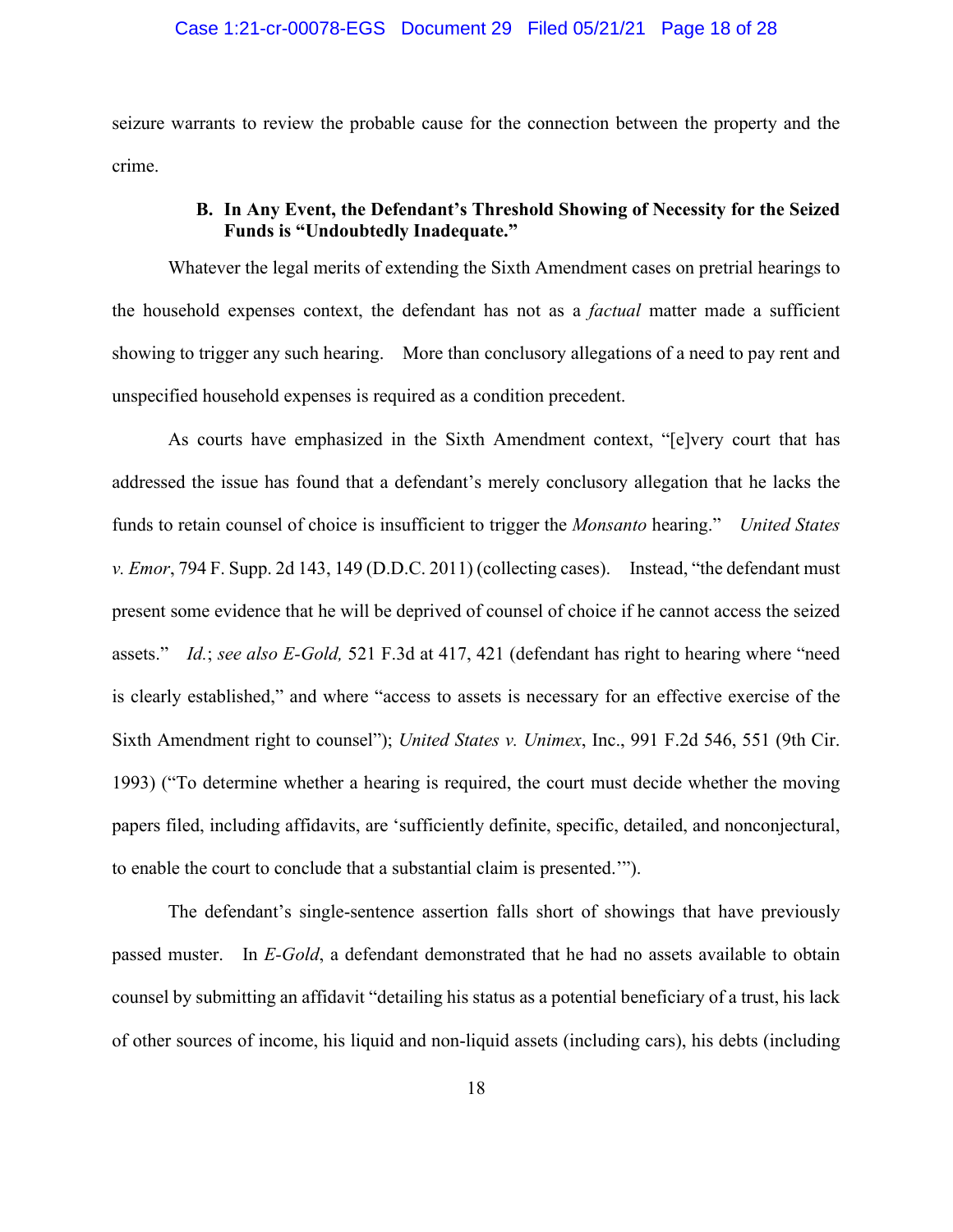### Case 1:21-cr-00078-EGS Document 29 Filed 05/21/21 Page 19 of 28

credit cards and monthly rent), his wife's income, and his dependents and assets held in the name of the dependents," and another defendant did so with an affidavit showing "his monthly expenses, gross and net income from his law practice, all assets and their values, as well as his other outstanding debts." *United States v. Edwards*, 856 F. Supp. 2d 42, 45 (D.D.C. 2012) (summarizing facts in *E-Gold*); *see also Bikundi*, 125 F. Supp. 3d at 190 ("Through exhibits and representations … the defendant has presented evidence that he is unable to pay his utility bills, such that he must rely on borrowed funds to do so, and property taxes, such that his home is subject to a tax sale…. Defendant likewise has presented evidence that he is unable to pay for his children's preschool education and has recently lost private insurance coverage.").

The defendant's assertion falls short even of what Judge Kollar-Kotelly deemed "undoubtedly inadequate" in *Edwards*, where the defendant attested in a sworn declaration that "'[b]eyond the money seized, I do not have any available funds to pay Attorney Balarezo's retainer.'" 856 F. Supp. 2d at 45. Judge Kollar-Kotelly noted that *Emor* had likewise rejected as inadequate a comparatively more detailed declaration by a defendant asserting "that he lacks any income or investments, that his spouse is not employed, that he has six dependents, and that he has only between \$22,000 and \$50,000 in cash on hand or money in savings or checking accounts." *Id.*; *cf. Emor*, 794 F. Supp. 2d at 149-50 (concluding that the "bare-bones" declaration left the record "bare of any evidence suggesting that Mr. Emor's defense is endangered by a lack of funds"). As Judge Kollar-Kotelly explained, Edwards "failed to provide any detailed information as to his assets, liabilities, and sources of income," including his "ability to use other assets, liquid and non-liquid, to pay his legal fees." 856 F. Supp. 2d at 45-46. And Edwards likewise "failed to provide any information regarding funds previously paid to his counsel, and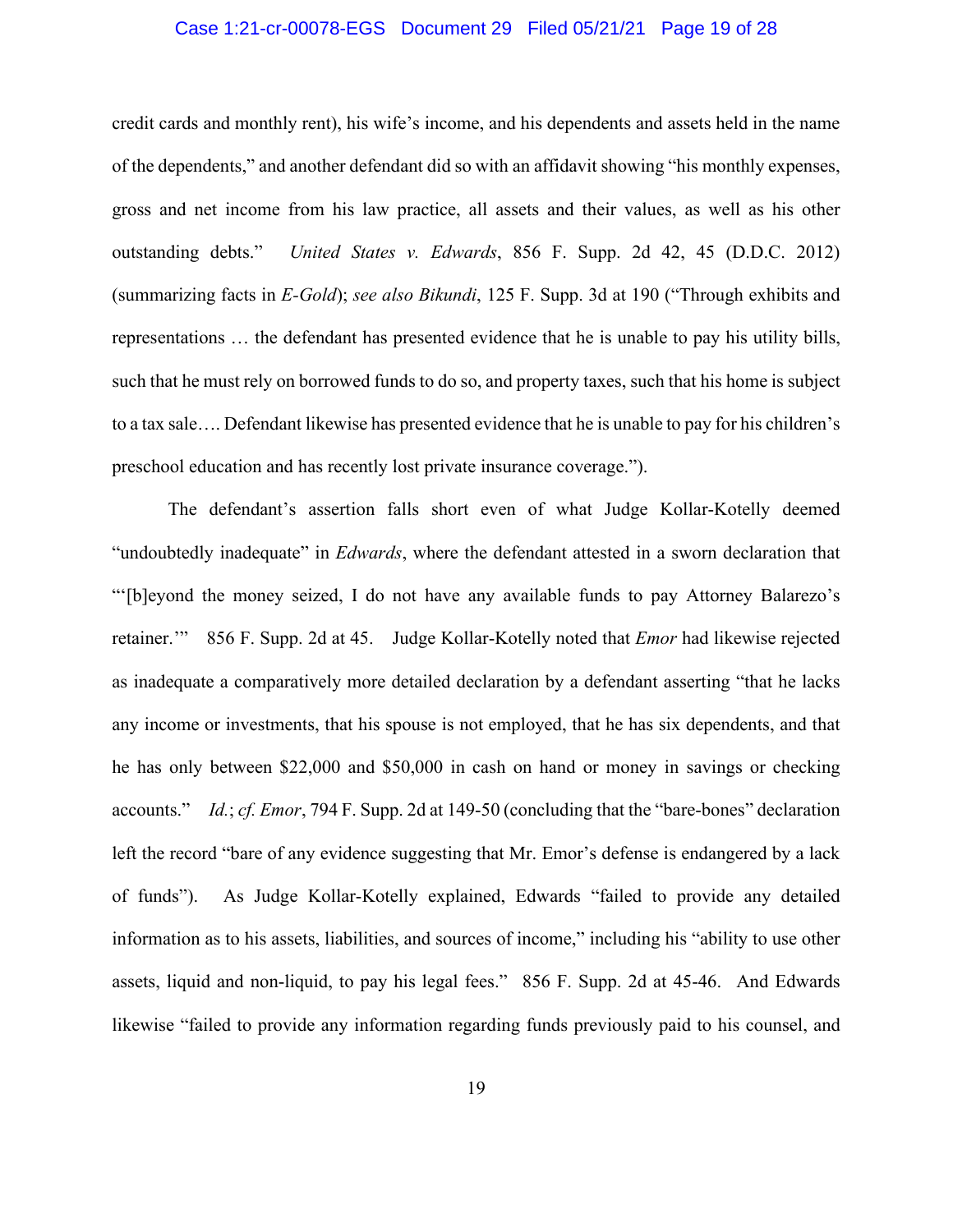### Case 1:21-cr-00078-EGS Document 29 Filed 05/21/21 Page 20 of 28

any additional funds that counsel is requesting in order to proceed to trial in this matter," leaving "simply not enough information in the record for the Court to find Defendant cannot retain counsel without the seized assets." *Id.*; *see also United States v. Kirschenbaum*, 156 F.3d 784, 792 (7th Cir. 1998) (affirming ruling that defendant failed to show need for seized assets where his "barebones affidavit" gave no information about whether "other members of his family would fund his defense"); *Hernandez-Gonzalez*, 2017 WL 2954676, at \*6–7 ("Complete financial disclosure requires that the Defendant identify his assets, liabilities, sources of income, net worth, whether he has access to financial accounts, and the expected costs of his defense team," and why "his family members … are unable to help pay for defense costs."); *United States v. Jamieson*, 189 F. Supp. 2d 754, 757 (N.D. Ohio 2002) (defendant must show he has no access to funds "from family and friends").

Here, the defendant has submitted no declaration, financial affidavit, or banking statements. He has not provided any information about his assets outside his bank account ending in 7715, the only account from which funds were seized. He has not provided information about his short- or long-term liabilities. He has not detailed his sources of income, despite being, to the government's understanding, currently employed by his father. He has not described his ability to use other assets, liquid and non-liquid, to pay basic necessities, including the assistance of family members and friends. He has not provided information regarding what funds he has recently expended toward household expenses and what any additional funds are requested, nor detailed what the "household expenses" entail. Such specification is particularly essential where expenditures can dramatically vary, irrespective of necessity, based on a defendant's typical lifestyle. *Cf. United States v. Egan*, 2010 WL 3000000, at \*2 (S.D.N.Y. July 29, 2010) ("The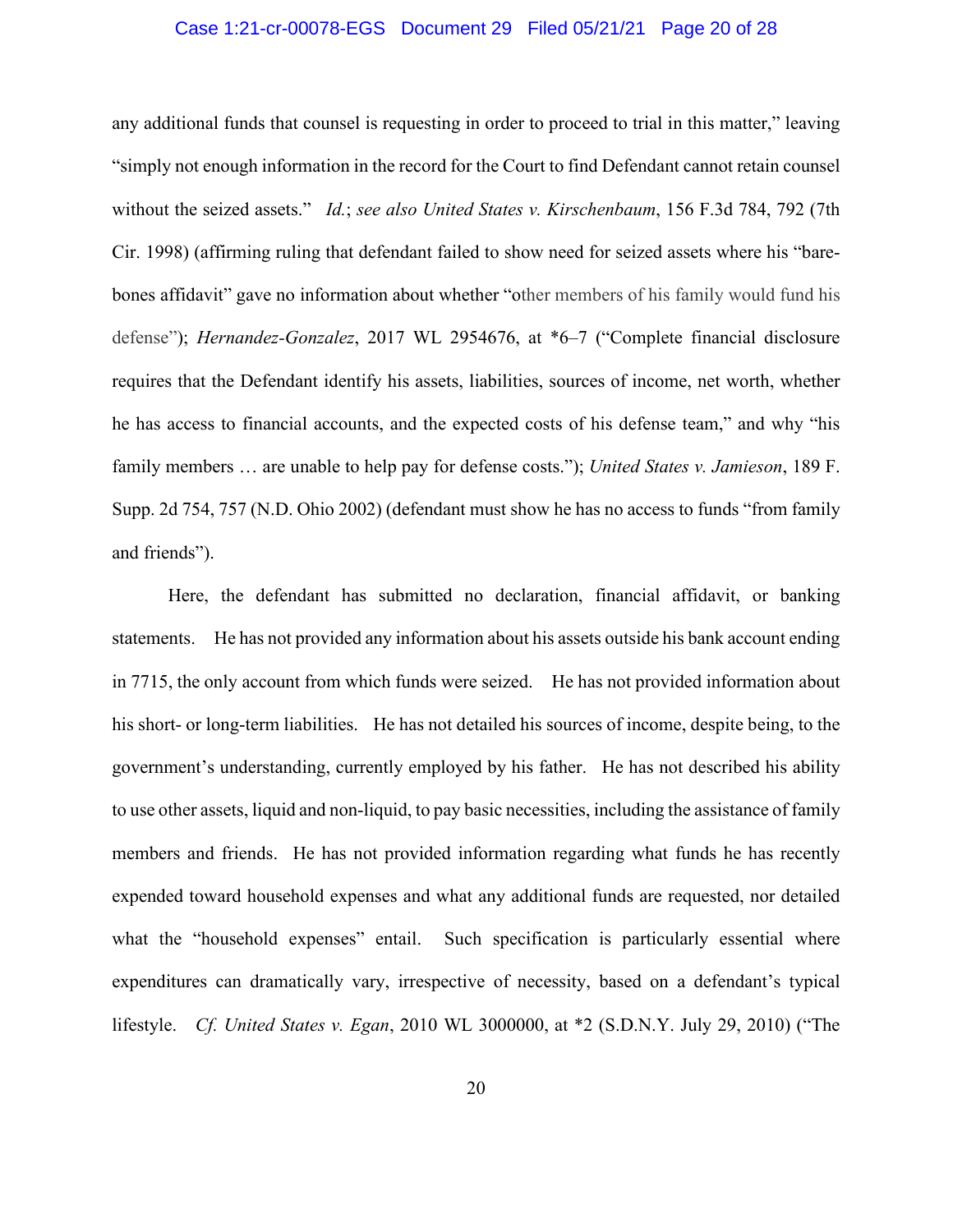### Case 1:21-cr-00078-EGS Document 29 Filed 05/21/21 Page 21 of 28

Court does not take lightly a request to release funds allegedly stolen from former customers in order to finance luxuries" such as high-end vehicles or a multimillion-dollar home").

A more fulsome showing is particularly warranted in light of the defendant's Pretrial Services Report from the arresting jurisdiction, which was prepared from an interview conducted on January 15, 2021 and, according to D.C. Pretrial Services, submitted to this Court with the Rule 5 papers. That document reported significant funds in unspecified bank accounts of the defendant – funds that wholly predate, and lie entirely outside the scope of, the government's seizure warrants. The government's seizure warrants instead surgically targeted the defendant's \$90,875 in proceeds from sales of his video footage from the U.S. Capitol – all of which was deposited into his bank account subsequent to January 15. The Pretrial Services Report further noted multiple vehicles owned by the defendant. And it provided a specific estimate of the defendant's monthly expenses to include rent, groceries, cell phone, auto insurance, and other incidentals – which, if extrapolated, should mean that the defendant retains substantial assets notwithstanding the government's seizure of the \$62,813.76 on April 29, 2021.

The government, moreover, is aware of at least one other bank account of the defendant with America First Credit Union in which he retained a positive balance as of March 19, 2021. Again, this account and the funds therein lie wholly outside the scope of the government's seizure warrants.

In any event, the defendant bears the burden of persuasion to establish bona fide financial need to use the seized funds to maintain basic and essential household necessities. The motion's conclusory statements fall well short.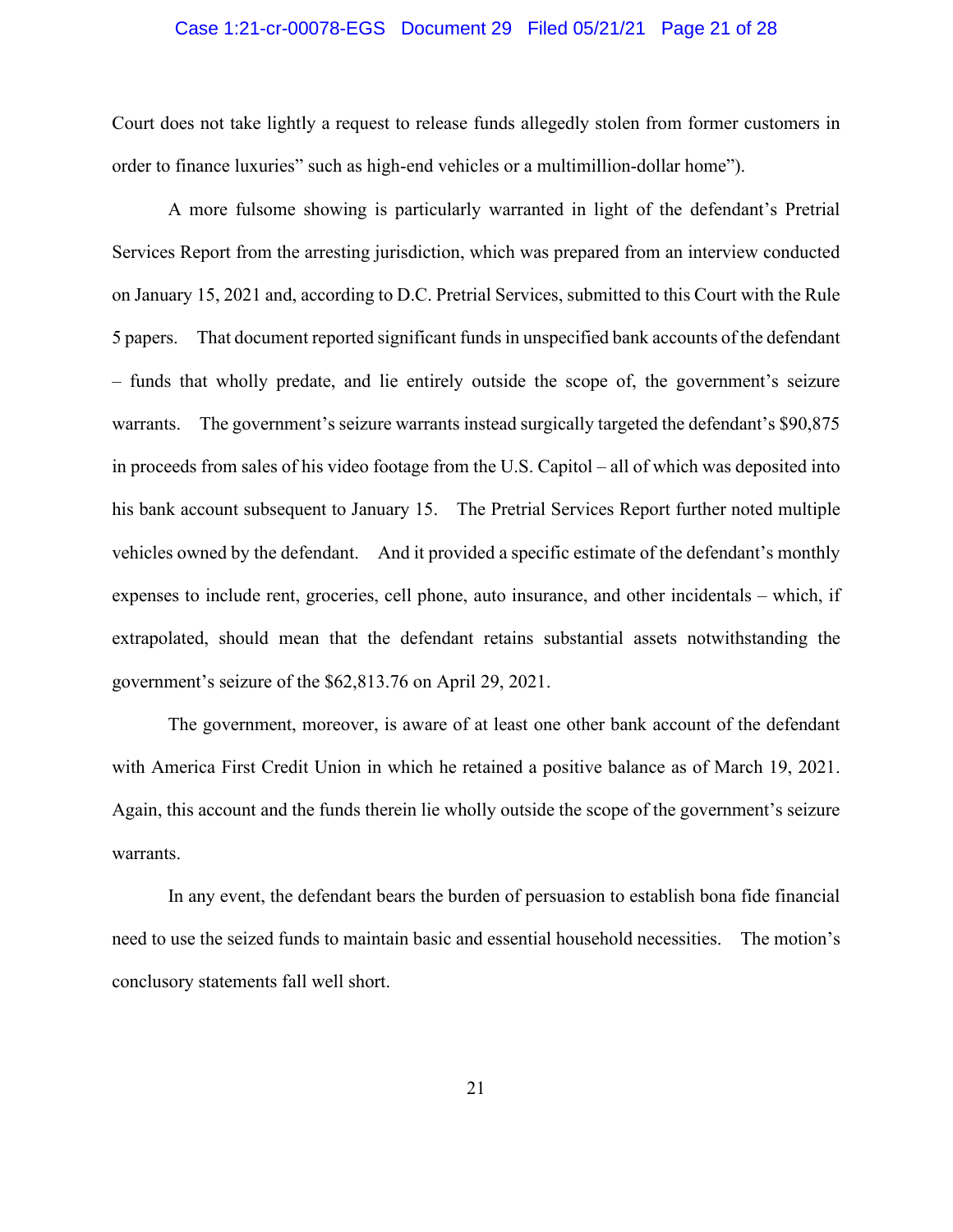# **II. The Seized Funds Are "Traceable to" and Sufficiently Connected to the Defendant's Obstruction of an Official Proceeding on January 6, 2021.**

The defendant's motion additionally asserts that "the proceeds of the seized bank account are not the product of the criminal activity alleged in the indictment." D.E. 25 at 5. Magistrate Judge Harvey found otherwise in issuing the two seizure warrants. The 19-page affidavit on which he relied, moreover, contains no disclaimers of traceability akin to what was identified in *Bikundi.* Should this Court reach the issue, there is, based on the totality of facts and evidence specific to this particular case and this particular defendant, a strong nexus between these proceeds and the crime. *See Kaley*, 571 U.S. at 338-39 (probable cause requires only a "fair probability"; it is "not a high bar," and serves "only a gateway function"); *United States v. Brock*, 747 F.2d 761, 763 (D.C. Cir. 1984) ("Circumstantial evidence and inferences therefrom are good grounds for a finding of probable cause in a forfeiture proceeding."). Regardless of which party bears the burden of persuasion – an apparently unsettled question<sup>[6](#page-21-0)</sup> – the facts of this case readily satisfy probable cause for the requisite connection between the proceeds and the crime.

The governing standard for the causal connection between the forfeitable proceeds and the crime is a "but-for" test.<sup>[7](#page-21-1)</sup> Under the "but-for" test, which has been expressly adopted by the D.C.

<span id="page-21-0"></span><sup>6</sup> *Compare United States v. Bonventre*, 720 F.3d 126, 131 (2d Cir. 2013) (government bears "relatively modest burden"); *with United States v. Kaley*, 579 F.3d 1246, 1257 (11th Cir. 2009) ("defendant, as the movant, would have the burden of proof"); *United States v. Farmer*, 274 F.3d 800, 805 (4th Cir. 2001) (defendant has "opportunity . . . to prove by a preponderance of the evidence that the government seized untainted assets without probable cause"); and *E-Gold*, 521 F.3d at 418 (suggesting that defendant bears the burden of making a "successful showing").

<span id="page-21-1"></span><sup>7</sup> *E.g., United States v. Farkas*, 474 F. App'x 349, 360 (4th Cir. June 20, 2012) ("funds are considered proceeds and therefore deemed forfeitable if 'a person would not have [the funds] but for the criminal offense'"; collecting cases); *United States v. Nicolo*, 597 F.Supp.2d 342, 346 (W.D.N.Y.2009), aff'd, 421 Fed.Appx. 57 (2d Cir. 2011) (same); *United States v. Warshak*, 631 F.3d 266, 329-330 (6th Cir. 2010) (even if a part of the business was legitimate, the proceeds of that part are forfeitable if the legitimate side would not exist but for "fraudulent beginnings" of the operation); *United States v. Hoffman-Vaile*, 568 F.3d 1335, 1344 (11th Cir. 2009) (health care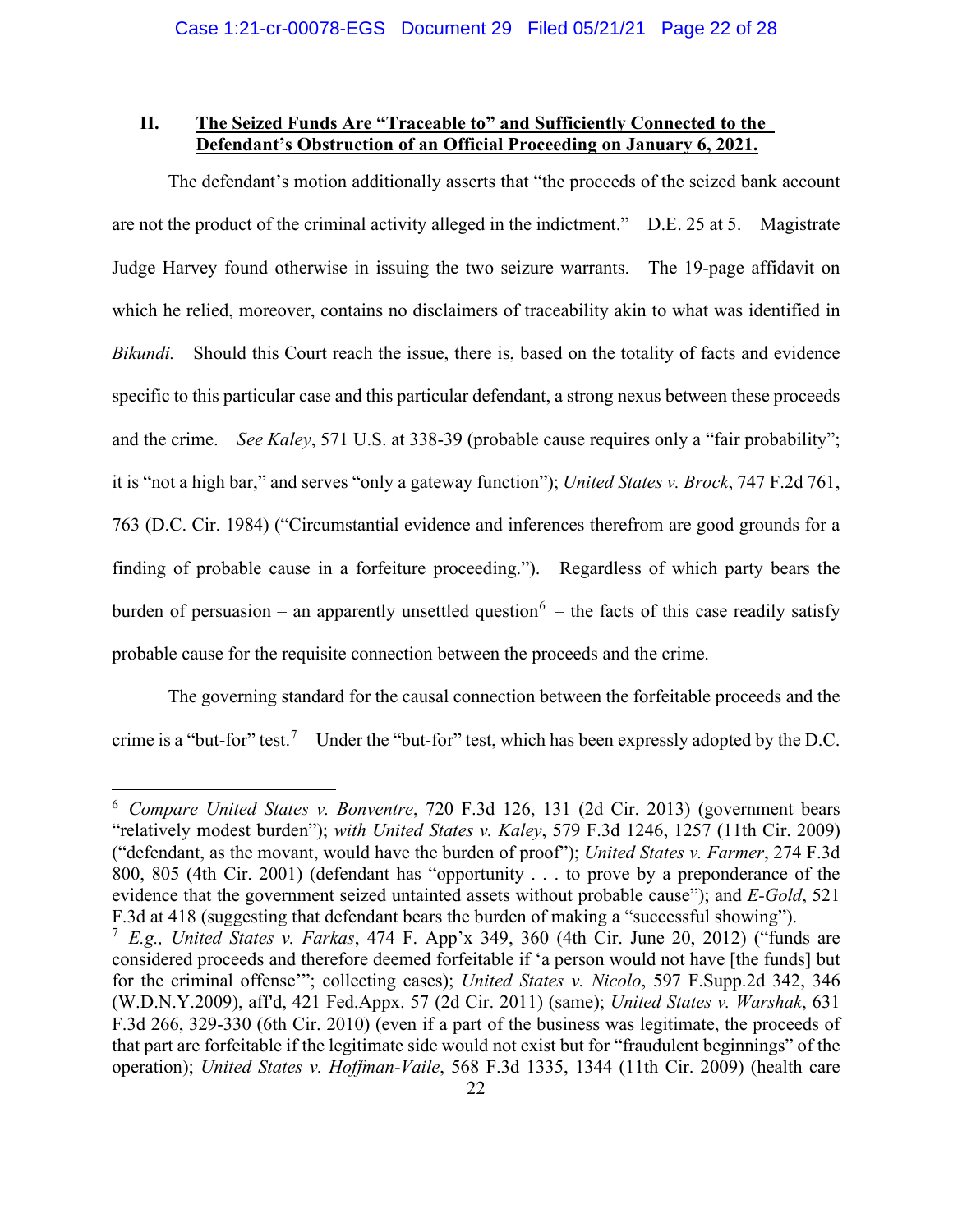### Case 1:21-cr-00078-EGS Document 29 Filed 05/21/21 Page 23 of 28

Circuit, "'proceeds' means the property that a person would not have obtained or retained but for the commission of the offense." Stefan D. Cassella, *Asset Forfeiture Law in the United States* (1st ed. 2012), at § 25-4, p. 10 (emphasis added); *see also United States v. DeFries*, 129 F.3d 1293, 1313 (D.C. Cir. 1997) ("Because the but-for test usefully articulates the requirement of a nexus between the targeted property and the [criminal] activity, we adopt it."). Here, the relevant proceeds are the \$90,875 in profits that the defendant reaped from selling video footage of his participation in the storming of the U.S. Capitol on January 6, 2021.

The facts of this case present compelling evidence that this defendant would not – and could not – have obtained the \$90,875 in proceeds *but for* his attempt to "obstruct, influence, and impede [the] proceeding before Congress, by entering and remaining in the United States Capitol without authority and committing an act of civil disorder and engaging in disorderly and disruptive conduct" – that is, his violation of Count One. As recounted in the affidavit, there is evidence that the defendant came to the U.S. Capitol prepared to both film and instigate mayhem; that he exploited his posture of recording to cajole and resist officers inside the Capitol and to make his way to the front lines of confrontation; and that shortly after leaving, he boasted of his intent to make "millions of dollars" from his footage of the "revolution" he had just witnessed and participated in. There is strong evidence that the defendant was no mere bystander but rather an active participant –wielding a gimbal and recording device alongside his tactical gear – in the siege

provider is liable to forfeit funds she received from Medicare and private insurers because she would not have received either but for her fraudulent billings); *United States v. Cekosky*, 171 Fed. Appx. 785 (11th Cir. 2006) (because defendant would not have been able to open his bank account but for having committed an identity theft offense, the interest earned on the deposits represented proceeds of the offense, even though the deposits were made with legitimate funds); *United States v. Horak*, 838 F.2d 1235, 1242-43 (7th Cir. 1987) (originating the but-for test).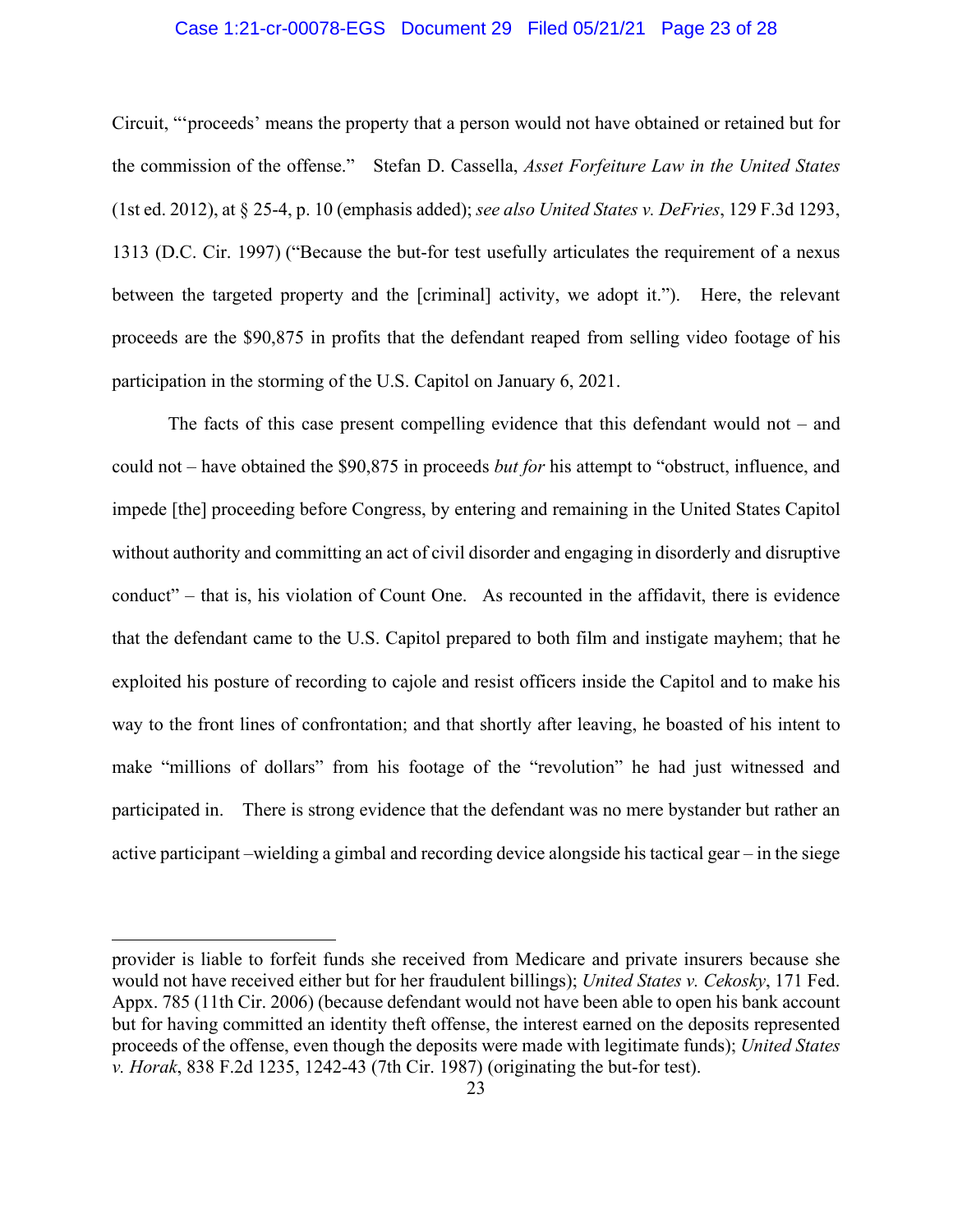### Case 1:21-cr-00078-EGS Document 29 Filed 05/21/21 Page 24 of 28

that brought Congress's Electoral College vote certification proceeding to a halt. And it is clear that this was \$90,875 in proceeds that the defendant would not have earned but for his obstructive acts on January 6. Prior to January 6, the defendant had no known connections to journalistic organizations, nor payments by such organizations for his livestreams; indeed, he had admitted just weeks earlier that "I don't make money off it."

The defendant would not have obtained footage inside the Capitol at all had he not unlawfully breached and remained in the building. More fundamentally, the defendant would not have obtained the footage he got – with the proximity and front-line vantage points he achieved, nor of the length and scope he captured – had he not engaged in the very conduct for which he is being charged in Count One. The defendant exploited the fact that he was filming in the course of his obstructive acts**.** His footage showed him repeatedly invoking how he was "recording" as he resisted and cajoled law enforcement officers to stand down: At one point, he tells officers trying to usher him and others out of an exit, "we're just recording, there's too many people to be acting like this. Like you're not solving anything. I'm just recording events, it's not worth it; I'm just trying to record, I'm just filming. No freedom of press?" At another point, he tells someone by the main House Chamber entrance who is describing how others are getting arrested by law enforcement, "That's why I'm a photographer. That's why you gotta have ID." By the Speaker's Lobby doors, he tells one of the law enforcement officers guarding that doorway, "We want you to go home. *I'm recording* and there's so many people and they're going to push their way up here." Moreover, the defendant evidently has his gimbal and recording device in hand as he successfully winds his way to the front of multiple mobs ("Let me through") throughout the building. In short, the defendant's very actions underlying his § 1512 charge positioned him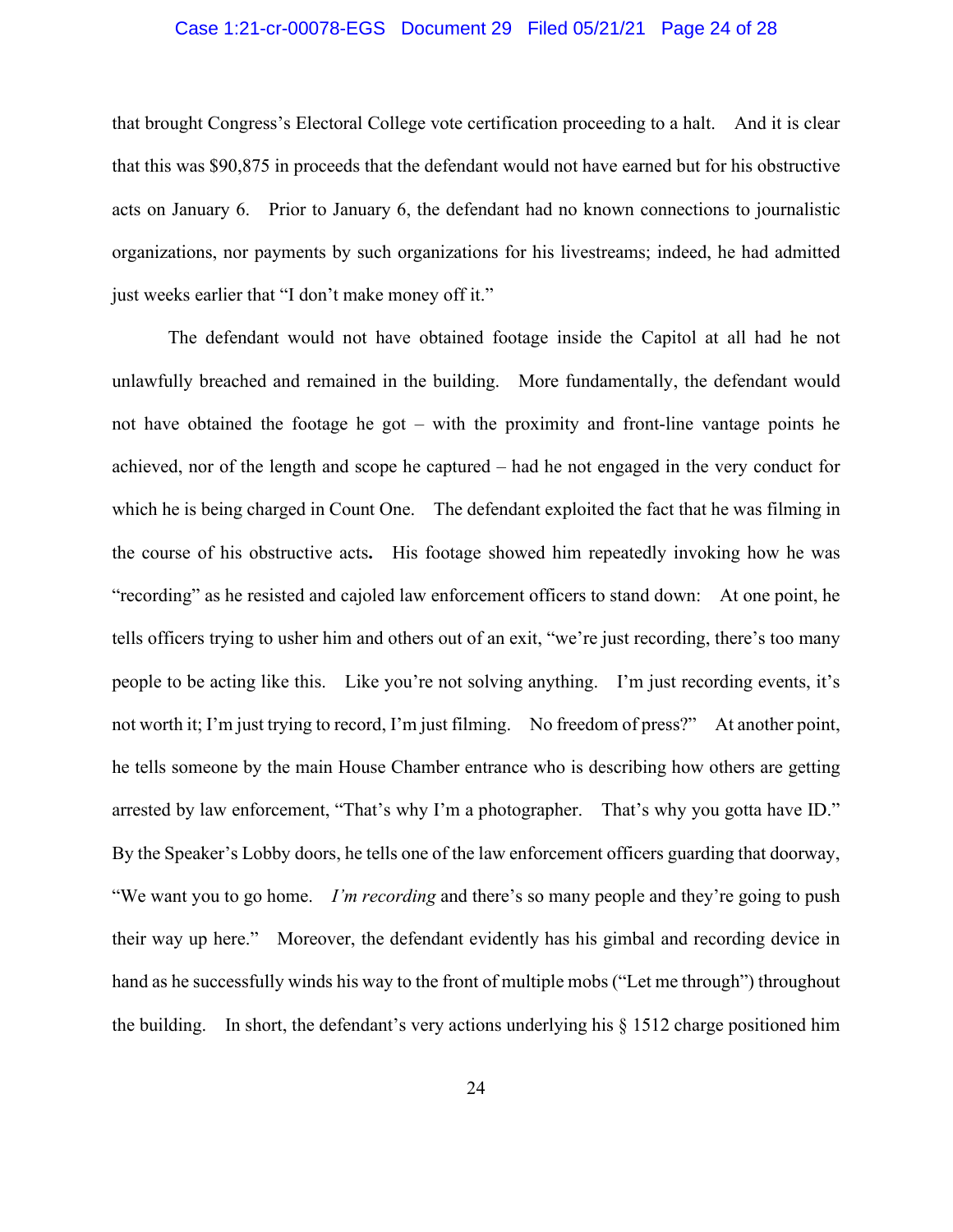### Case 1:21-cr-00078-EGS Document 29 Filed 05/21/21 Page 25 of 28

to get the footage he got, and the footage itself is inculpatory of that very crime.

Meanwhile, the commercial value of his footage was substantially the result of his proximity as a front-line participant in the storming of the Capitol, including in the aggressive onslaught on the Speaker's Lobby doors that culminated in the shooting. One of his licensing agreements specifically describes the footage as an "Eyewitness video of the shooting." D.E. 14 at 2.

Beyond that, the defendant's statements before, during, and after the Capitol attack support the inference that he sought to encourage mayhem and capture it on film. The affidavit recounts a video in which the defendant, on January 6, said to a friend shortly after he exits the Capitol, "I brought my megaphone to instigate shit. I was like, guys we're going inside, we're fucking shit up. … I'm gonna make these Trump supporters f-- all this shit up…. But I mean you'll see. I have it all, I have everything, everything on camera."

The defendant also posted a livestream on social media on or about January 4, 2021, in which he announced that he was in "DC for the January 6 protests, it's going to be massively insane… Trump people? Damn. Damn. If it's a mixture of Trump people and Black Lives Matter people, damn, *that's even more intense for me, that's something I want to see. I'll be a part of it, sure*, I'll be in it, but I don't do illegal stuff guys. John's a peaceful protester, *I just record and show you guys the world*." In that same video, the defendant stated, "Yeah I record the popo all the time, and guess what, guess what my lady, I got this nice new camera that shoots very high quality video, and I have a gimbal for that too, so you're gonna have steady shots. That being said I'll be uploading to Twitter."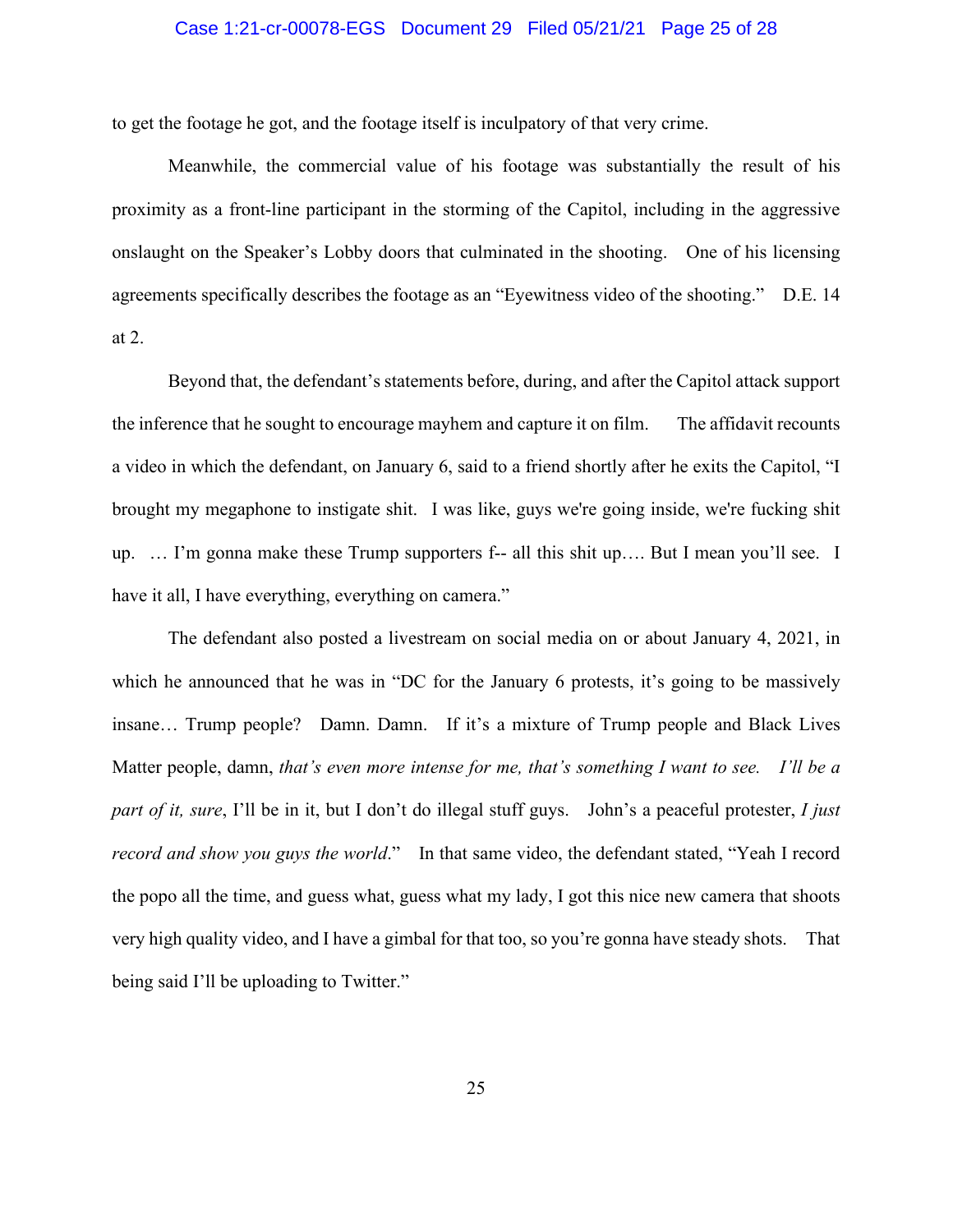### Case 1:21-cr-00078-EGS Document 29 Filed 05/21/21 Page 26 of 28

As noted, moreover, the defendant boasted at least twice upon leaving the Capitol on January 6 that he would make "millions of dollars" from his footage. That the defendant was immediately thinking about cashing in supports an inference that he recognized on January 6 that the more disorder he captured around him, the better footage, and more money, he stood to get.

It bears mention that although this defendant's proceeds happen to pertain to video footage and to entail transactions with media organizations, the government's theory of forfeiture is content-neutral and serves content-neutral purposes. *See Ward v. Rock Against Racism*, 491 U.S. 781, 791 (1989) ("Government regulation of expressive activity is content neutral so long as it is 'justified without reference to the content of the regulated speech.'"). The seizure warrant and Forfeiture Allegation rely on the ordinary legal mechanism for civil forfeiture, which authorizes forfeiting "proceeds" of crimes wholly irrespective of their expressive or non-expressive nature.<sup>[8](#page-25-0)</sup> That mechanism could equally apply to, for instance, proceeds from a hypothetical riot shield wrestled from a Capitol Police officer and then auctioned off on eBay, or the sale of information from a Representative's stolen laptop, for \$90,875 in profits – factual scenarios not present here. The mechanism is not being deployed because of disagreement with the video's content or message; indeed, it has no bearing on the continued distribution of that video at all. The seizure imposes no prior restraint on the defendant's ability to engage in expressive activities; it simply seeks to head off any dissipation of proceeds that, by but-for causation, were traceable to his

<span id="page-25-0"></span><sup>&</sup>lt;sup>8</sup> The seizure thus does not implicate any "Son of Sam" law – content-based laws that specifically targeted proceeds from speech about crimes because of disagreement with its message, and have been disfavored since *Simon & Schuster, Inc. v. Members of New York State Crime Victims Board, et al.*, 502 U.S. 105 (1991). The Supreme Court itself has emphasized that First Amendment concerns are misplaced where the forfeiture statute is "oblivious to the expressive or nonexpressive nature of the assets forfeited." *Alexander v. United States*, 509 U.S. 544, 551 (1993).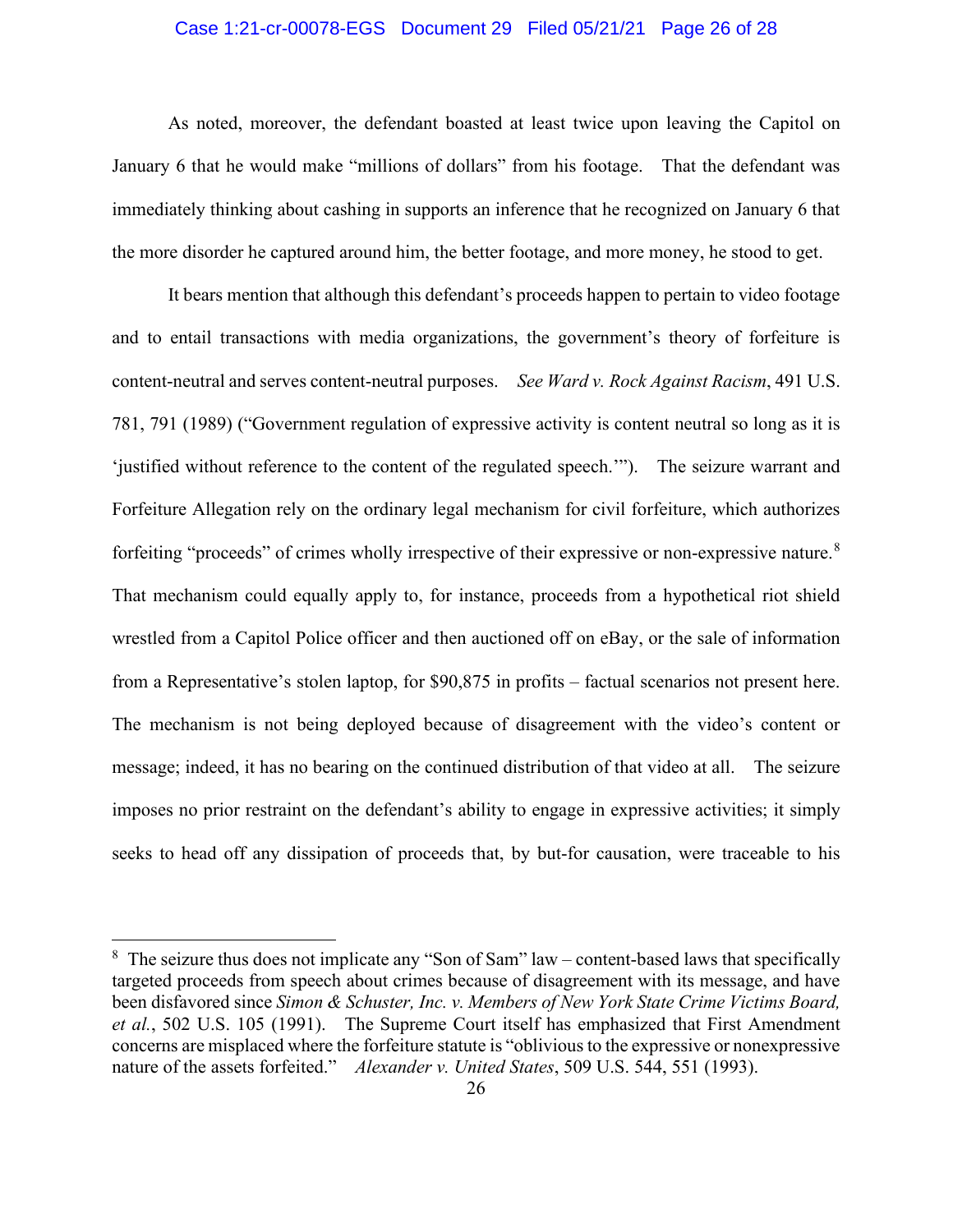violation of Count One.

In sum, should this Court reach the issue, there is ample probable cause supporting the traceability of the defendant's proceeds to the crime. By targeting the defendant's \$90,875 in gross profits, this case encapsulates the core purpose of forfeiture – to "help to ensure that crime does not pay." *Kaley*, 571 U.S. at 323. Where an indicted criminal defendant is enriched by profits that he would not have obtained but for his charged crime, there is a strong governmental interest in seizing those allegedly ill-gotten gains, and in ultimately removing the financial incentives for this behavior. Seizure of this defendant's profits from his obstructive acts on January 6 reflects a straightforward attempt to remove the profits from the crime.

### **CONCLUSION**

WHEREFORE, the United States respectfully requests that the Court deny the Defendant's motion to release seizure order and forbid seizure of other accounts pending trial and deny a pretrial evidentiary hearing at this time.

Respectfully submitted,

 CHANNING D. PHILLIPS ACTING UNITED STATES ATTORNEY

 by: Candice C. Wong D.C. Bar No. 990903 Assistant United States Attorney 555 4th Street, N.W., room 4816 Washington, D.C. 20530 (202) 252-7849 Candice.wong@usdoj.gov